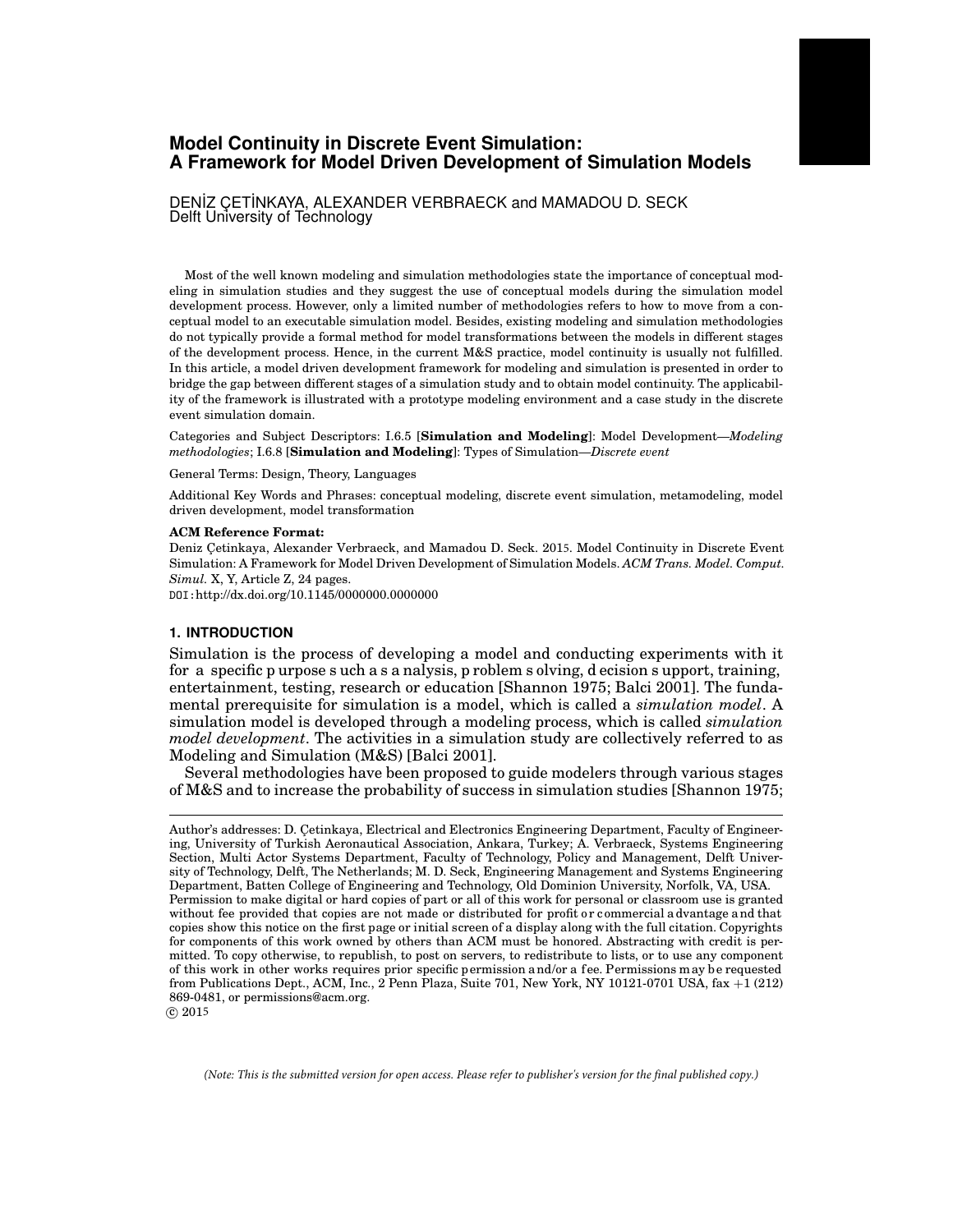Roberts et al. 1983; Banks 1998; Balci 2012]. Each methodology suggests a body of methods, techniques, procedures, guidelines, patterns and/or tools as well as a number of required steps to develop and execute a simulation model. Almost all of the existing methodologies suggest developing a preliminary conceptual model at the beginning of the simulation model development process. However, only a limited number of methodologies refers to how to move from a conceptual model to an executable simulation model [van der Zee et al. 2010].

In general, conceptual modeling is a process that elicits the general knowledge about a problem or research domain and describes an abstract model that can be refined in subsequent steps to develop a solution for a given problem or a construct for a specific purpose [Olive 2007; Robinson 2008a]. There are several definitions for simulation conceptual modeling. In this research we mainly follow Balci and Robinson [Balci et al. 2011; Balci 2012] and [Robinson 2008a; 2008b; 2011]. Balci et al. [2011] define a simulation conceptual model as a repository of high-level conceptual constructs and knowledge specified in a variety of communicative forms intended to assist in the design of an M&S application. A simulation conceptual model is a non-executable higher level abstraction of the system under study [Fishwick 1995; Kotiadis and Robinson 2008]. It represents a high-level structure and the abstract behavior of a system according to the purpose of the simulation study.

A conceptual model needs to be transformed into a simulation model by using transformation rules, techniques or patterns. However, conceptual models are often not used explicitly in the further stages of the simulation study and a large semantic gap exists between the models at different stages of the simulation project. This gap causes a breach in model continuity in many cases. Model continuity refers to the generation of an approximate morphism relation between the different models within a development process through predefined transformation rules. Model continuity is obtained if the initial and intermediate models are effectively consumed in the later steps of a development process and the modeling relation is preserved [Hu and Zeigler 2005]. The main advantages of supporting model continuity are increasing the productivity, maintainability, consistency and quality of a simulation study.

In order to address the model continuity problem, our research suggests the application of a Model Driven Development (MDD) approach throughout the whole set of M&S activities and proposes a formal MDD framework for modeling and simulation. MDD is a software engineering methodology that prescribes the systematic use of models as the primary means of a development process [Kleppe et al. 2003]. MDD introduces model transformations between the models at different abstraction levels and proposes the use of metamodels for specifying modeling languages. In MDD, models are transformed into other models in order to (semi)automatically generate the final software system. Due to the similarities between software development and simulation model development, MDD could potentially be a cost and effort saving approach for the M&S community, while taking into account the peculiarities of simulation such as data intensiveness and time dependence.

MDD approaches were introduced to M&S in 2001 when Bakshi et al. [2001] presented a practical application of Model Integrated Computing (MIC) into embedded system design and simulation. They provided a formal paradigm for specification of structural and behavioral aspects of embedded systems, an integrated model-based approach, and a unified software environment for embedded system design and simulation. One year later, Vangheluwe et al. [2002] introduced metamodeling and model transformation concepts for modeling and simulation. They present an approach to integrate three orthogonal directions of M&S research: multi-formalism modeling, model abstraction, and metamodeling.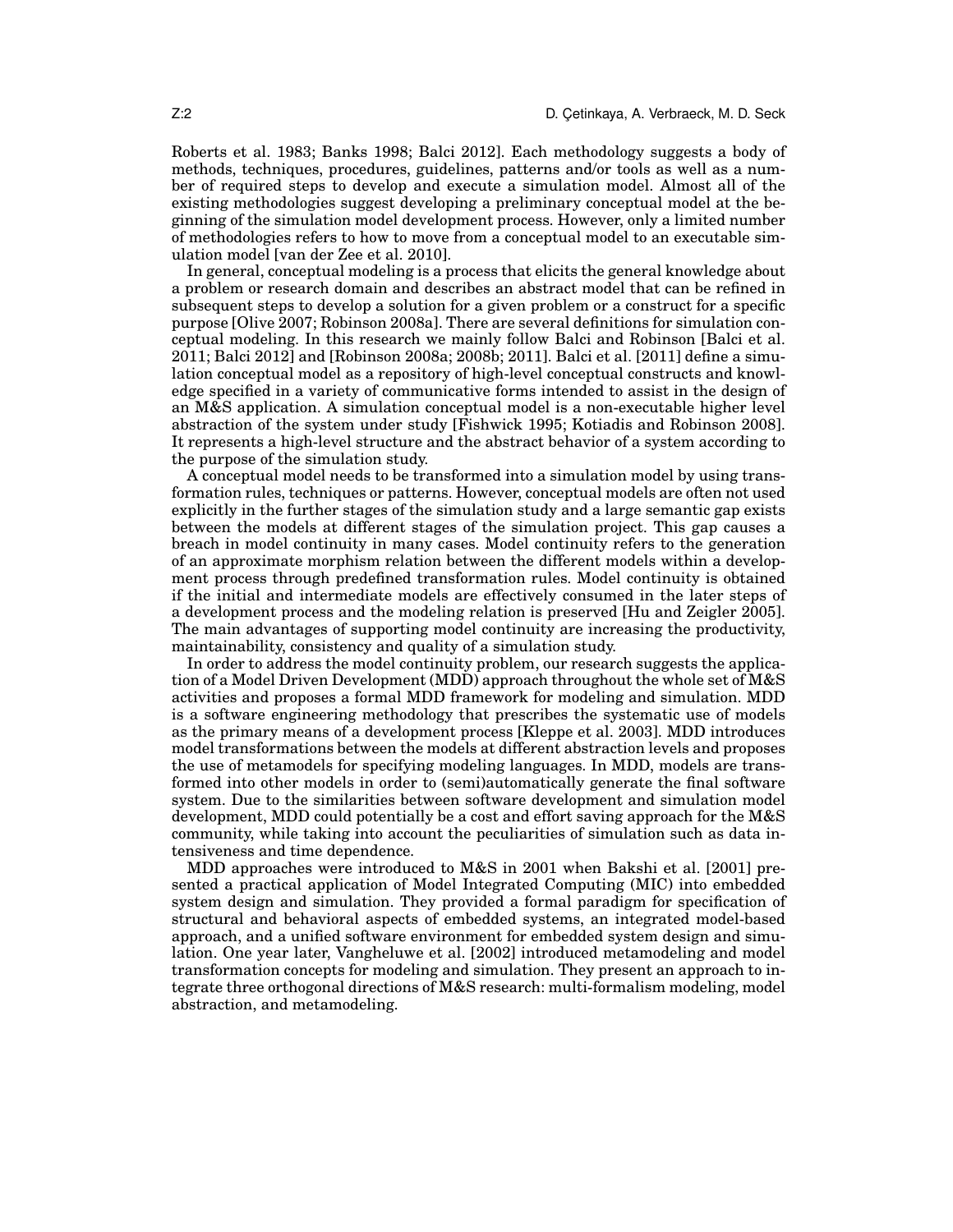In the context of MDD, metamodeling is the process of complete and precise specification of a modeling language in the form of a metamodel. For many years, the term 'metamodeling' was used in the simulation field i n a d ifferent c ontext. H ere, metamodeling referred to constructing computationally faster models with the same inputoutput behavior as complex simulation models [Barton 1998; Kleijnen 2009]. Such a metamodel is now called a 'surrogate model'. Surrogate models mimic the complex behavior of an underlying simulation model. Metamodeling in the context of MDD has been introduced to simulation later.

Tolk and Muguira [2004] introduced the Model Driven Architecture (MDA) [OMG 2003] for distributed simulation. They presented methods to merge the High Level Architecture (HLA) and the Discrete Event System Specification (DEVS) within the MDA framework. After the introduction of these initial ideas, there have been many efforts to use MDD concepts in M&S. In some cases, metamodeling was used to describe domain specific modeling languages for one stage in the M&S methodology [Duarte and de Lara 2009; Levytskyy et al. 2003; Lei et al. 2009; Touraille et al. 2011; Sarjoughian and Markid 2012]. In all of these applications, MDD tools were mainly used for automatic code generation from a system specification and they ignored the more abstract conceptual models.

More unified solutions are presented by following either the MDA approach [DeAntoni and Babau 2005; Guiffard et al. 2006; D'Ambrogio et al. 2010; Garro et al. 2013; Sarjoughian and Markid 2012] or the MIC approach [Topcu et al. 2008; Cetinkaya et al. 2010; Ledeczi et al. 2003]. Guiffard et al. [2006] provide a study that aims at applying a model driven approach to M&S in the military domain. Their prototype demonstrates that the automated transformation from a source model to executable source code is possible. D'Ambrogio et al. [2010] introduce a model driven approach for the development of DEVS simulation models. Their approach allows to specify DEVS models in UML, and it automates the generation of DEVS simulations that make use of the DEVS Service Oriented Architecture implementation that is presented by Mittal et al. [2009]. Garro et al. [2013] propose an MDA-based process for agent-based modeling and simulation (MDA4ABMS) that uses the agent modeling framework of the Eclipse Agent Modeling Platform project. The MDA4ABMS process allows the automatic production of platform specific simulation models starting from platform independent simulation models. The source code can be automatically generated, which results in a significant reduction of programming and implementation efforts. Topcu et al. [2008] propose the Federation Architecture Metamodel (FAMM) for describing the architecture of a HLA compliant federation. FAMM supports the behavioral description of federates based on sequence charts and it formalizes the standard HLA object model and federate interface specification.

In addition to the MDA and MIC approaches, UML or SysML (Systems Modeling Language) based methods for metamodel-based simulation have been proposed by either using extension mechanisms, or model transformations [Pop et al. 2007; Schamai et al. 2009; Kerzhner et al. 2011; Batarseh and McGinnis 2012; Reichwein et al. 2012]. Pop et al. [2007] propose a UML profile for Modelica called ModelicaML (Modelica Modeling Language) which is a graphical modeling language that enables users to depict a Modelica simulation model graphically. The Modelica language provides a sound way for defining m odels i n a d eclarative, m odular, a nd h ierarchical w ay [ Fritzson 2010]. ModelicaML extends the graphical modeling capabilities of Modelica by using UML diagrams. ModelicaML enables the generation of executable Modelica code. Schamai et al. [2009] extended ModelicaML with constructs for model behavior. They also discuss the usage of executable UML state machines for system modeling and present a proof of concept for the translation of UML state machines into executable Modelica code [Schamai et al. 2010; Schamai et al. 2013].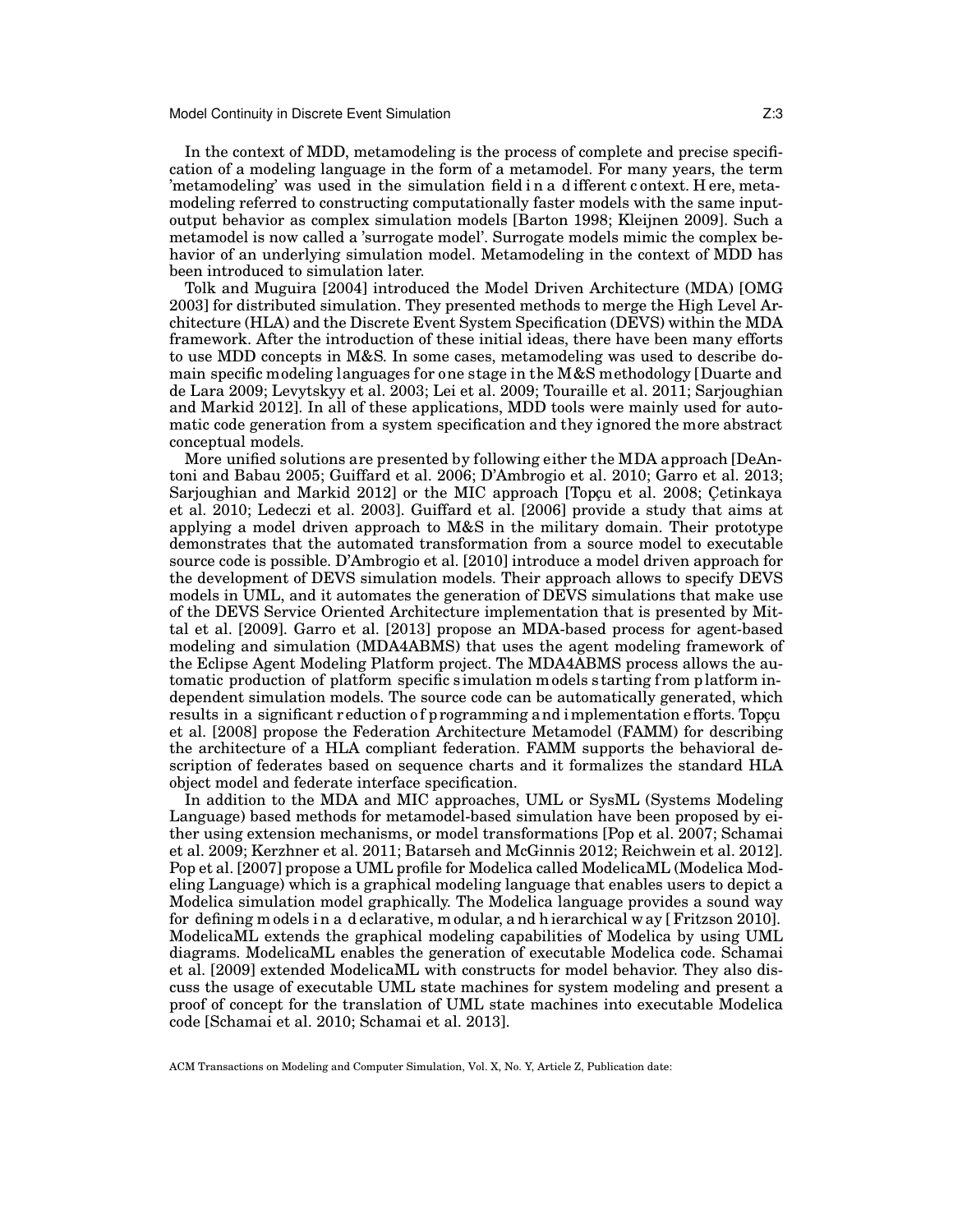Paredis and Johnson [2008] present a generic approach for defining automated, bidirectional transformations between SysML and domain specific languages. They propose metamodels for a specific domain and a SysML profile in which the domain specific constructs are mapped to stereotypes. Then, graph transformations are created that use the domain specific metamodel and the corresponding SysML profile. This approach have been formalized in [Paredis et al. 2010] for the mapping of SysML to Modelica. The SysML-Modelica transformation is specified between the profile constructs and the Modelica language constructs as captured in the Modelica metamodel. The transformation approach simplifies the transformation to Modelica, and facilitates model reuse by using existing model libraries.

In addition to these approaches, Risco-Martín et al. [2009] present a UML-based DEVS simulation method that is part of the DEVS Unified Process (DUNIP). DUNIP proposes a process that uses the DEVS formalism as a basis for automated generation of models from various requirement specifications [Mittal et al. 2007; Mittal et al. 2008]. Mittal and Douglass [2012] show that an underlying DEVS metamodel provides model reusability across different platforms. Furthermore, there have been studies to use ontologies during the development of simulation models to provide a substantive basis for defining a system structure for a domain [Silver et al. 2007; McGinnis et al. 2011; Tolk and Miller 2011].

Although the aforementioned efforts show the applicability of the MDD approach in the simulation field, most of the applications are formalism or specification dependent. As a result, to the best of our knowledge, there is no generic theoretical framework that provides guidance for formal model transformations while moving from a conceptual model to an executable simulation model. One of the reasons for this issue could be that there is not a commonly accepted terminology and formal specification for MDD [Favre 2004]. Although MDD has been advocated as a cost and effort saving development approach for software projects [Selic 2003], the MDD principles for the M&S field are currently only described informally. The M&S research community has recently started to move toward a theoretical framework for simulation such as the work of Tolk et al. [2013] and Diallo et al. [2011], which use model theory.

The contribution of this paper is to bridge the gap between different stages of a simulation study in a formal manner as well as proposing a theory for MDD within M&S. A model driven development framework for modeling and simulation, called MDD4MS, has already been introduced in [Cetinkaya et al. 2011]. The proposed framework defines three metamodels for different stages of a simulation study and suggests model transformations based on these metamodels. The improved version of the framework is represented in [Cetinkaya et al. 2013]. The MDD4MS prototype implementation is illustrated in [Cetinkaya et al. 2012; 2013]. Although our earlier work introduced the initial ideas, basic concepts and practical aspects, the formal theory of our framework is presented in this article. In this theory, MDD principles have been clearly defined and specified for the M&S field. A comprehensive definition of the MDD4MS framework is presented and formal relations between the key concepts are defined.

The next section provides a comparative analysis between the selected M&S methodologies in order to highlight the common steps in simulation studies. Section 3 proposes the theory of modeling, metamodeling, model transformation and MDD. Section 4 introduces a mapping between the MDD concepts and the M&S concepts. Section 5 proposes the theory of the MDD4MS framework. Section 6 presents a case study with the MDD4MS prototype to illustrate the applicability of the framework in the discrete event simulation domain. Finally, conclusions are drawn in Section 7.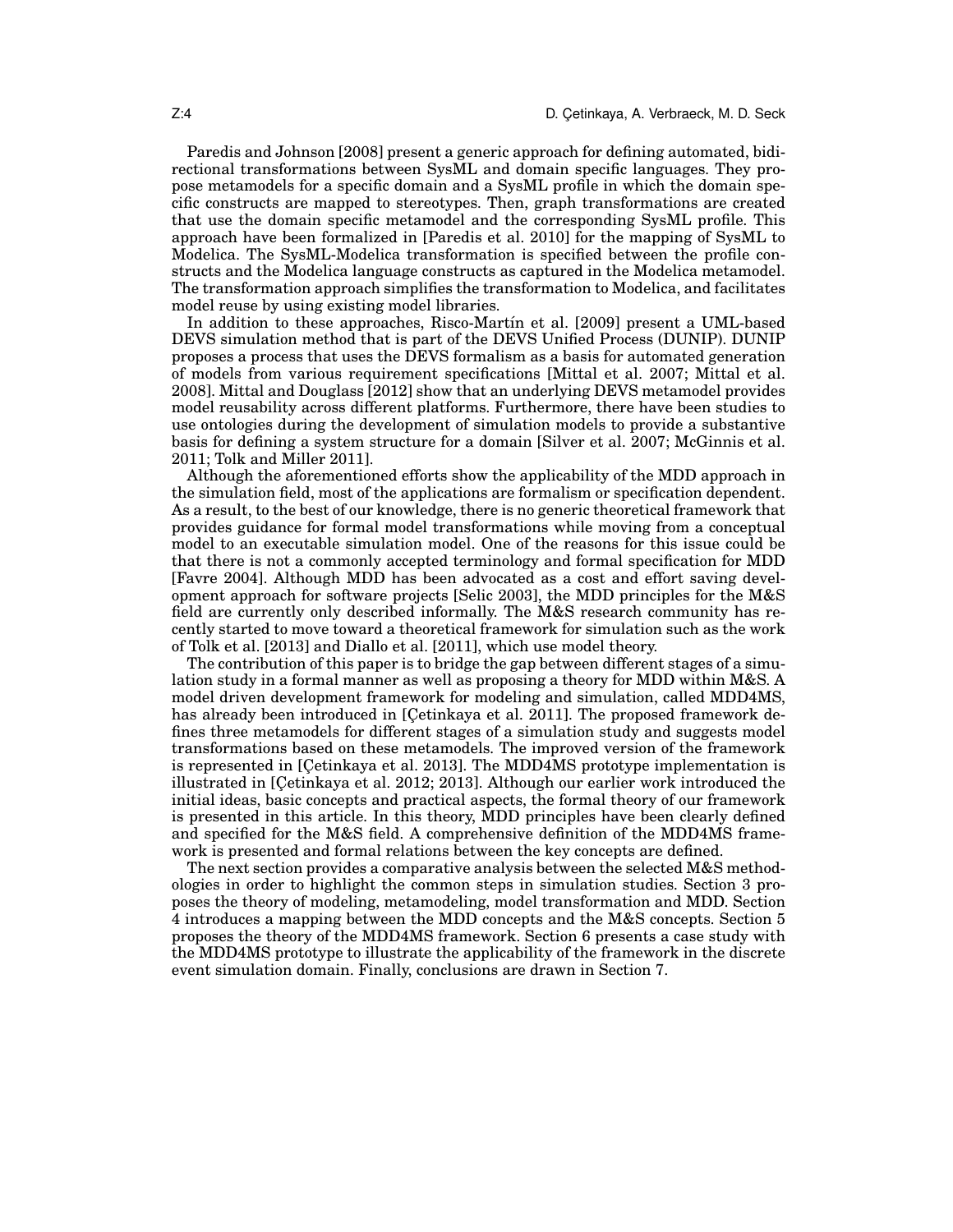### **2. SIMULATION MODEL DEVELOPMENT AS A MODEL-BASED PROCESS**

In this section, a set of M&S methodologies will be analyzed in order to see if they can be identified a s a m odel-based a pproach a nd i f a n M DD a pproach c an b e incorporated into these methodologies. Each methodology prescribes a number of steps for conducting a simulation study [Balci 2012]. Looking at the existing methodologies, some similar terms and patterns can be distinguished. Each simulation study roughly consist of four main stages; problem definition, model development, simulation model execution and analysis of results. In the problem definition stage, the purpose of the simulation study, the boundaries of the problem and the requirements are defined. In the simulation model development stage, an executable simulation model is developed, which is ready to be executed on a platform, and data for the simulation study is collected. Developing a conceptual model is often recommended at the beginning of this stage. In the simulation model execution stage, experiments are designed and the simulation model is executed using a subset of the collected data. In the analysis stage, the experimentation results are presented and analyzed.

Table I presents an analysis of different M&S methodologies. Each methodology is evaluated according to a set of questions to analyze their support for model continuity  $[Atkinson and Kühne 2003]$ . The results in Table I show that all of the methodologies introduce multiple steps for carrying out a simulation study. Regarding the outputs of these steps it is identified that the development process h ighly relies on models such as conceptual models, formal models, computer models, and experimentation models.

All of the methodologies require a conceptualization step and many of them suggest to transform the conceptual model into a simulation model, but do not formally define how to do that. All of the methodologies prepare for computer simulation and require a programming step or model coding step. Some of them mention automatic code generati<u>on.</u> Therefore, M&S can be identified as a model-based process [Ören 2007] and an MDD method can be incorporated into these methodologies. On the other hand, some of the methodologies are lacking a formal specification s tep which is important to separate the formal system specification from programming concerns. Moreover, almost all of the methodologies ignore model transformations and none of them provides formal model transformation methods between the models in different step. Hence, model continuity is not supported. Well-defined m odel d riven a pproaches a re needed to provide model continuity. The MDD4MS framework provides a generic MDD framework for M&S that supports model continuity [Cetinkaya et al. 2011]. It provides a formalism independent solution via formalizing the steps which can be incorporated into existing methodologies. Before presenting the theory of the MDD4MS framework, the next section gives a formal definition of models, modeling languages, metamodels, and model transformations, and it proposes a theory for MDD within M&S.

#### **3. THEORY OF MODELING, METAMODELING AND MODEL DRIVEN DEVELOPMENT**

This section provides a theoretical basis for modeling, metamodeling and model transformations. Although a sound and comprehensive reference is lacking in software engineering literature, the related work on mathematical explanation of MDD concepts [Favre 2004; Kühne 2006; Jouault and Bézivin 2006; Jackson and Sztipanovits 2009] provided us the preliminary definitions and ideas.

### **3.1. What is a Model?**

Modeling is the process of representing a source system for a specific p urpose i n a form that is ultimately useful for an interpreter. The concrete form that represents the system is called the model. Broadly speaking, a model is a representation of something. The represented thing is called the source that can for instance be an object,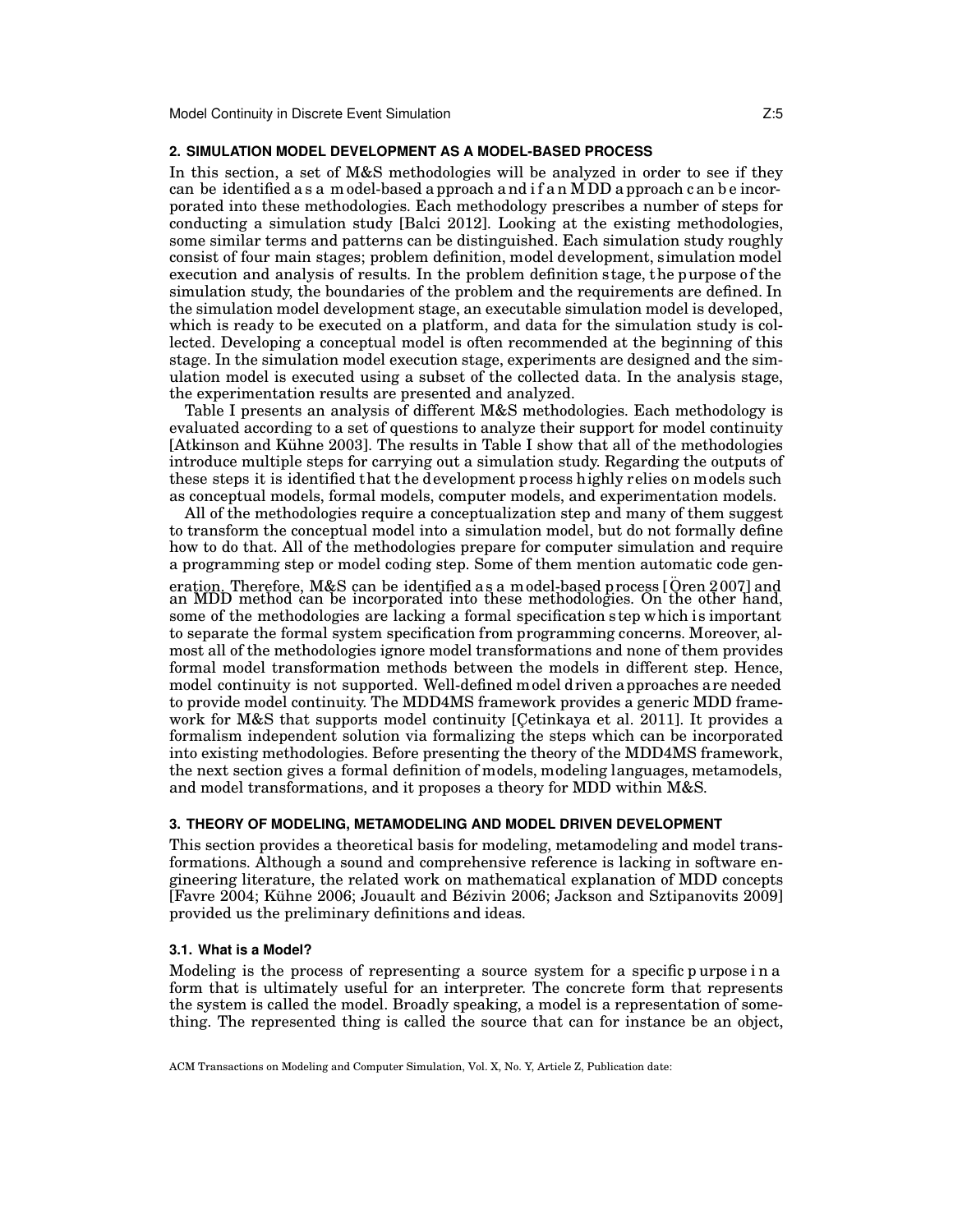| Analysis criteria                                  | p.24<br>1975]<br>Shannon | $\mathbf{p.8}$<br>1983]<br>ಡ<br>đ<br>Roberts | p.76<br>1984]<br>[Nance | p.4<br>1995]<br>Fishwick | 6.9<br>[Shannon 1998] | p.15<br>1998]<br>Banks | 2003] p.67<br>$\mathbf{Law}$ | $2004$ ] p.52<br>Robinson | p.27<br>2009]<br>[Wainer | 129<br>$\frac{1}{2}$<br>$2009$ ]<br>ನ<br>ď<br>Daalen<br>$[\text{van}]$ | p.169<br>[Sargent 2010] | p.4<br>Balci 2012] |
|----------------------------------------------------|--------------------------|----------------------------------------------|-------------------------|--------------------------|-----------------------|------------------------|------------------------------|---------------------------|--------------------------|------------------------------------------------------------------------|-------------------------|--------------------|
| Has multiple models?                               | Y                        | Y                                            | Y                       | Y                        | Y                     | Y                      | Y                            | Y                         | Y                        | Y                                                                      | Y                       | Y                  |
| How many models?                                   | $\overline{2}$           | $\mathbf{a}$                                 | $\overline{4}$          | 6                        | $\overline{2}$        | $\overline{2}$         | $\overline{2}$               | $\overline{2}$            | 3                        | 3                                                                      | $\overline{2}$          | $\overline{2}$     |
| Has a conceptualization step?                      | P <sup>1</sup>           | P <sup>1</sup>                               | Y                       | Y                        | P <sup>1</sup>        | Y                      | Y                            | Y                         | Y                        | Y                                                                      | Y                       | Y                  |
| Has a formal specification step?                   | N                        | Y                                            | N                       | Y                        | N                     | N                      | N                            | $P^3$                     | Y                        | Y                                                                      | $P^3$                   | $\mathbf{P}^3$     |
| Has a programming step?                            | Y                        | Y                                            | Y                       | Y                        | Y                     | Y                      | Y                            | Y                         | Y                        | Y                                                                      | Y                       | Y                  |
| conceptual<br>model<br>Proposes<br>transformation? | N                        | $\mathbf{P}$                                 | Y                       | Y                        | $\mathbf{P}$          | Y                      | N                            | Y                         | N                        | Y                                                                      | N                       | Y                  |
| Proposes automatic code gener-<br>ation?           | N                        | N                                            | Y                       | Y                        | N                     | Y                      | $\mathbf N$                  | N                         | $\mathbf N$              | $\mathbf N$                                                            | N                       | Y                  |
| Provides formal model transfor-<br>mations?        | N                        | N                                            | $\mathbf N$             | $P^2$                    | N                     | N                      | N                            | N                         | N                        | $\mathbf N$                                                            | N                       | N                  |

Table I. Analysis of M&S methodologies according to their support for model continuity.

*Note:* Y: Yes, N: No, P: Partially.

<sup>1</sup>Conceptual model is not mentioned, but a diagram such as a flow diagram is suggested.

<sup>2</sup>The framework does not provide formal transformation methods, but proposes some heuristics, explicit translation rules and general code writing rules.<br>
<sup>3</sup>A software graph<sup>2</sup> code writing rules.

<sup>3</sup>A software specific description that determines how to structure the model is proposed.

an idea, a phenomenon, an organization, a process, or an event. A model can also be a representation of another model. In systems thinking, a model is a representation of a source system. We see a system as a set of interrelated elements [Klir 1969; von Bertalanffy 1968]. A model is developed for a purpose related to the source system [Klir 1969; Shannon 1975; Ackoff 1978]. This purpose can be achieved by executing or interpreting the model and thereby gaining knowledge about the source system. The interpretation can only be validated in a given context. The context includes the purpose of the modeling process, information about the environment of the source system, and the constraints, assumptions and facts that affect the modeling process. A context can be formally defined in a model as well [Theodorakis et al. 2002].

A model is specified in a modeling language [Milicev 2009]. A modeling language consists of an abstract syntax, concrete syntax and semantics [Atkinson and Kühne 2003]. The abstract syntax describes the vocabulary of the concepts provided by the modeling language and how they can be connected to create models. The abstract syntax consists of the concepts, the relationships and well-formedness rules, where well-formedness rules state how the concepts may be combined. The concrete syntax provides a way to show the modeling elements in a concrete form which we see and work with on paper or on the computer screen [Rumpe 1998]. The expression generated with the concrete syntax is called the model and it is often in a structured textual form. The semantics of a modeling language is the additional information to explain what the abstract syntax actually means. We use the grammar notion of formal language theory to define the abstract syntax and we assume that a default concrete syntax is provided by the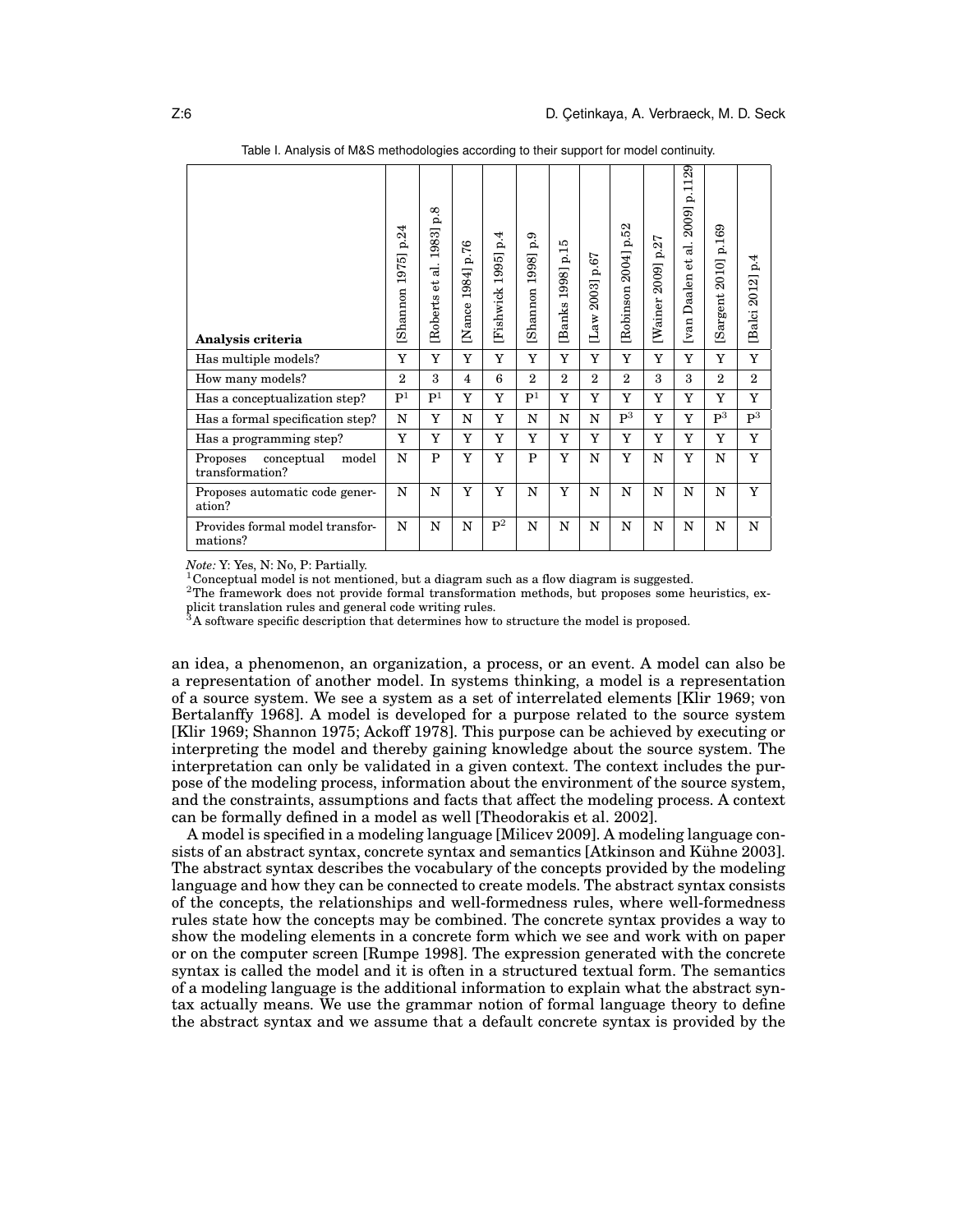

Fig. 1. The relationships between model, source and language.

metalanguage [see Appendix A]. In this paper, we use the following primitive terms and relations:

S is the infinite set of all source systems. Variables such as " $s, s_1, s_2, \ldots$ " range over S. C is the infinite set of all contexts. Variables such as " $c, c_1, c_2, \ldots$ " range over C.

L is the infinite set of all formal languages. Variables such as  $\mathcal{H}, l_1, l_2, \ldots$ " range over L.

The usual set operations are applicable to  $S$ ,  $C$  and  $L$  such as union, intersection, difference, complement, subset, proper subset, cartesian product and powerset. The  $+$ function  $c_1+c_2 : C \times C \to C$  is used to represent the composition of two contexts, where  $c_1 + c_1 = c_1$ ,  $c_1 + c_2 = c_2 + c_1$  and  $c_1 \leq c_1 + c_2$ . We next propose the following definitions using formal language theory.

*Definition* 3 .1 (*Model*). Let  $g = \{T, N, I, P\}$  be a grammar where T, N, I and P are defined in A ppendix A, a nd the l anguage that g g enerates is  $l(q)$ . If an expression  $m \in l(q)$  is a representation of a source system s within a context c, then m is said to be a model of s in c. The infinite set of all models is denoted with  $M$  . Variables such as " $m, m_1, m_2, ...$ " range over M. The ternary relation 'model-of' is denoted with  $\mu: M \times S \times C$ .

*Definition* 3 .2 (*Conforms-to r elation*). If an expression  $m \in l(q)$  and  $m \in M$ , then the language  $l$  is a modeling language and m conforms-to  $l$ . The binary relation 'conformsto' is denoted with  $\gamma: M \times L$ .

*Axiom* 3.3 (*Transitive-µ*).  $\mu(x, y, c_1) \wedge \mu(y, z, c_2) \wedge y \in M \Rightarrow \mu(x, z, c_1 + c_2)$ .

Figure 1 shows the relationships between a model, a source and a language. Although the terminal symbols of the grammar provide a default concrete syntax (primary view), it is possible to define other concrete syntax mappings (secondary views). For example, it is very common that a model has a textual view and a diagrammatic view in computer science. We suggest using an extended grammar to define a mapping from the default concrete syntax to a set of concrete symbols. In this way, all of the possible final or intermediate productions of a given grammar with both terminal and non-terminal symbols can be included in the mapping. The language defined with the extended grammar allows defining composed m odeling elements for a modeling language. Most important is that the primary view has all the specified information and the secondary views will be syntactically either equivalent to or weaker than the primary view.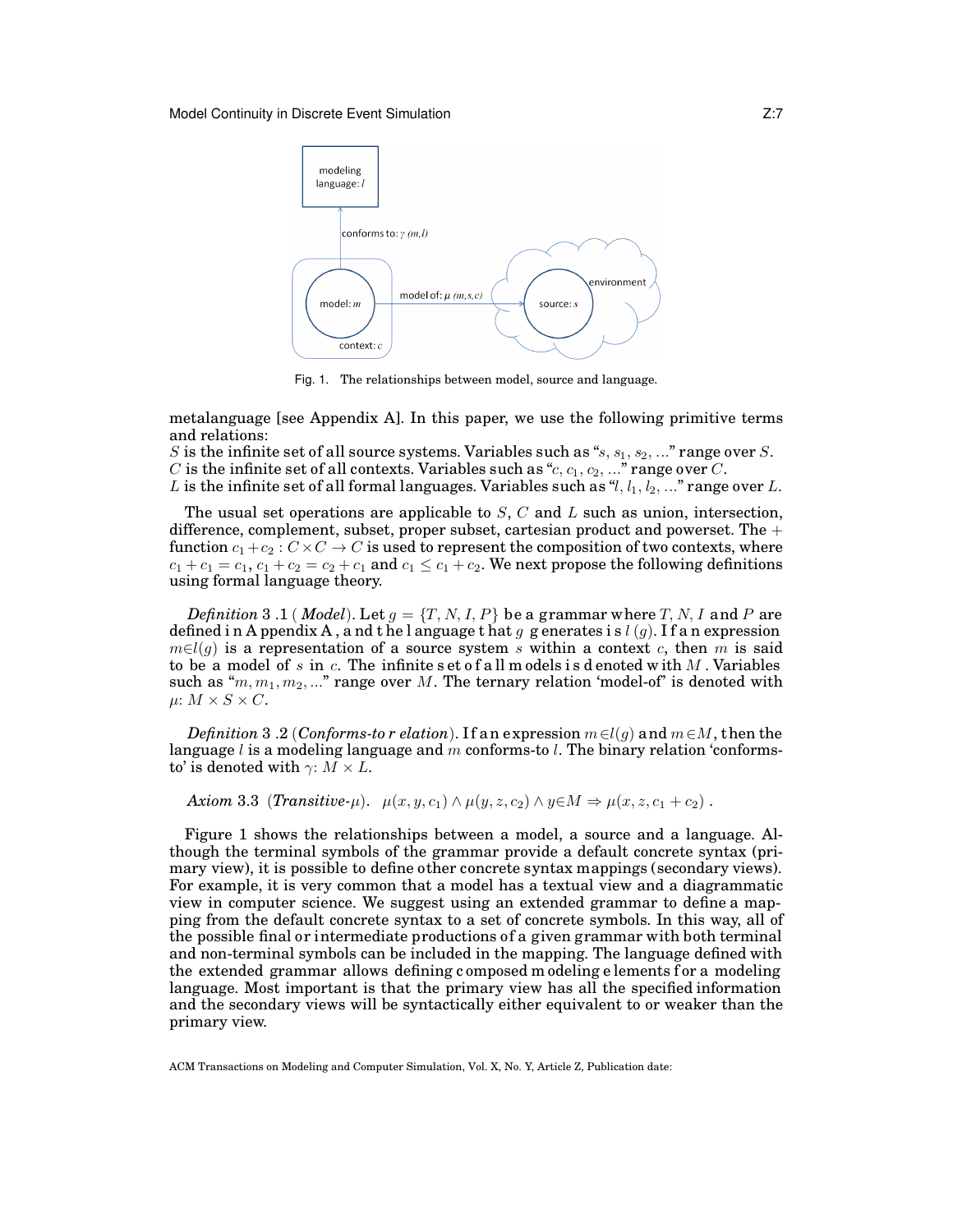*Definition* 3.4 (*Extended grammar*). Let  $g = \{T, N, I, P\}$  be a grammar, and  $l(g)$ be a modeling language. Let  $\widehat{g} = \{T \cup N, N, I, P\}$  be another grammar, and  $\widehat{l}(\widehat{g})$  be all expressions generated by  $\widehat{g}$ .  $\widehat{l}$  includes all of the possible expressions with both terminal and non-terminal symbols of g. Hence,  $l \subseteq \hat{l}$ . The grammar  $\hat{g}$  is the extended grammar of  $g$ .

*Definition* 3.5 (*Concrete syntax mapping*). Let  $g = \{T, N, I, P\}$  be a grammar, and  $l(q)$  be a modeling language. A concrete syntax mapping for  $l(q)$  is a binary relation from  $\widehat{l(\widehat{q})}$  to cs, where cs is a set of concrete symbols, and the relation is denoted as  $\psi(\widehat{l}(\widehat{q}), cs)$ .

*Definition* 3.6 (*Secondary view*). Let m∈M be a model that conforms-to a modeling language  $l(q)$ . For a given set of concrete symbols cs, if m can be mapped to an expression  $v \in cs^*$ , by using a concrete syntax mapping  $\psi(\hat{l}(\hat{g}), cs)$ , then v is a secondary<br>view of the model  $m \ c s^*$  is the infinite set of all expressions, which can be obtained view of the model m.  $cs^*$  is the infinite set of all expressions, which can be obtained by composing zero or more symbols from  $cs$ . The infinite set of all secondary views is denoted with V. Variables such as " $v, v_1, v_2, ...$ " range over V.

In order to specify, view or change models on computer platforms, we use model editors. A model editor for a modeling language  $l$  provides a way to specify models according to the syntax of  $l$  and save them according to a specific file format. In addition, the editor uses a language parser to decompose a model according to the abstract syntax of  $l$  [Muller et al. 2008] and shows the model on the screen using one or more views from  $V$ . If a concrete syntax mapping is defined, the editor can show a different view of the model, e.g., by changing the shape of a specific type of element in a model. Although secondary views of a model are based on the default concrete syntax, semantically they can be more powerful than the primary view. In many cases, the model editor provides extra features such as verification or syntax highlighting. Most model editors are also capable of hiding aspects of a model for the user. In this case, the concrete syntax remains unchanged. It is not easy to define a grammar and a concrete syntax for a modeling language from scratch. Furthermore, developing a model editor for a language requires advanced software engineering skills. The metamodeling approach, introduced in the next section, solves most of these problems.

### **3.2. Metamodeling**

Metamodeling is the process of specifying a grammar of a modeling language in the form of a model, which in turn can be used to specify models in that language. Hence, metamodeling is a modeling process where the source is a grammar. The following definitions can be derived from the earlier ones.

*Definition* 3.7 (*Metamodel*). Let  $mm \in M$  is a model and  $\exists \mu (mm, s, c)$ , where  $s \in S$  and  $c \in \mathbb{C}$ . A model mm is a metamodel if, and only if, s is a grammar. The infinite set of all metamodels is denoted with  $M'$ , where  $M'\subset M.$  Variables such as " $mm,mm_1,mm_2,...$  " range over  $M'$ .

*Definition* 3.8 (*Metamodeling language*). For any  $mm\in M'$  and  $\gamma(mm, l)$ , the language  $l$  is a metamodeling language. The infinite set of all metamodeling languages is denoted with  $L'$ , where  $L' \subset L$ . Variables such as " $l', l'_1, l'_2, ...$ " range over  $L'.$ 

Similar to a modeling language, a metamodeling language has one abstract syntax and at least one concrete syntax. In order to specify, view or change metamodels on computer platforms, we use metamodel editors. All information about models can also be applied to metamodels and metamodeling languages.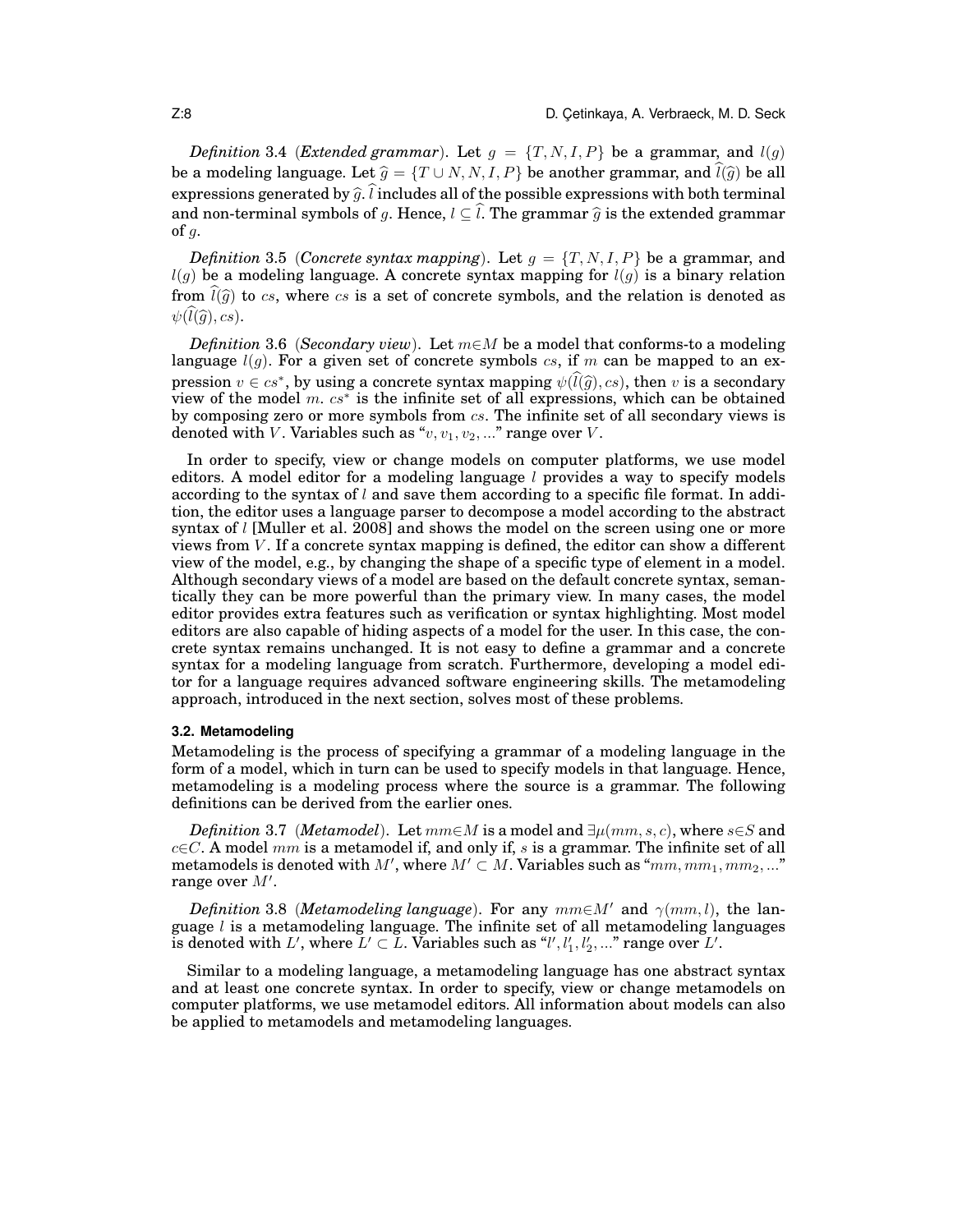

Fig. 2. Metamodeling.

model of a grammar g then we write  $l(mm) \cong l(g)$ . The purpose of the metamodeling process is representing the grammar of a modeling language in order to provide a proper way to develop models with that language. For example, instead of developing a model for a specific problem in a certain domain, first a metamodel which defines the concepts that apply to a larger set of problems in that domain is specified. Then, the metamodel is used to develop a specific model. In this case, a model is said to be an instance-of the metamodel. If a model  $m$  is an instance of a metamodel mm, where mm is a model of a grammar g, then the model m *conforms-to*  $l(q)$ . Figure 2 illustrates the relations between a model and a metamodel. If  $mm$  is a

*Definition* 3.9 (*Instance-of r elation*). L et  $m \text{ } m \in M'$ b e a m etamodel,  $m \in M$ b e a model, and  $\gamma(m, l(mm))$ . Then, m is an instance-of mm if, and only if, every element of  $m$  is an instance of some element in  $mm$ . The binary function 'is-instance-of' is denoted with  $\tau(m): M \to M'.$ 

### *Lemma* 3.10 *(Formalized conforms-to).*  $(\tau(x) = y) \Rightarrow \gamma(x, l(y))$  (by definition 3.9).

Popular metamodeling languages are: MOF [OMG 2006], Ecore [Eclipse 2014], KM3 [IRISA 2011] and MetaGME [Emerson et al. 2004]. One can easily notice that the metamodeling pattern can be applied again, and a metamodeling language can also be defined w ith a m etamodel. I n t his c ase, t he m etamodel w hich i s a m odel o f the grammar of a metamodeling language is called a meta-metamodel and it is specified in a meta-metamodeling language.

Although, it is possible to increase the number of metamodeling levels theoretically, a 4-level metamodeling architecture that was introduced in the UML specification by OMG in 1999 [OMG 1999] is generally used in practice. In the metamodeling architecture introduced by OMG, the M3-level is for representing a metamodeling language as a meta-metamodel; the M2-level is for representing a modeling language as a metamodel; the M1-level is for representing a system without specific u ser d ata; a nd the M0-level is for representing a system with user data. In addition, OMG introduces the concept of a UML profile at the M1-level. It is a way of specifying an incomplete (pa-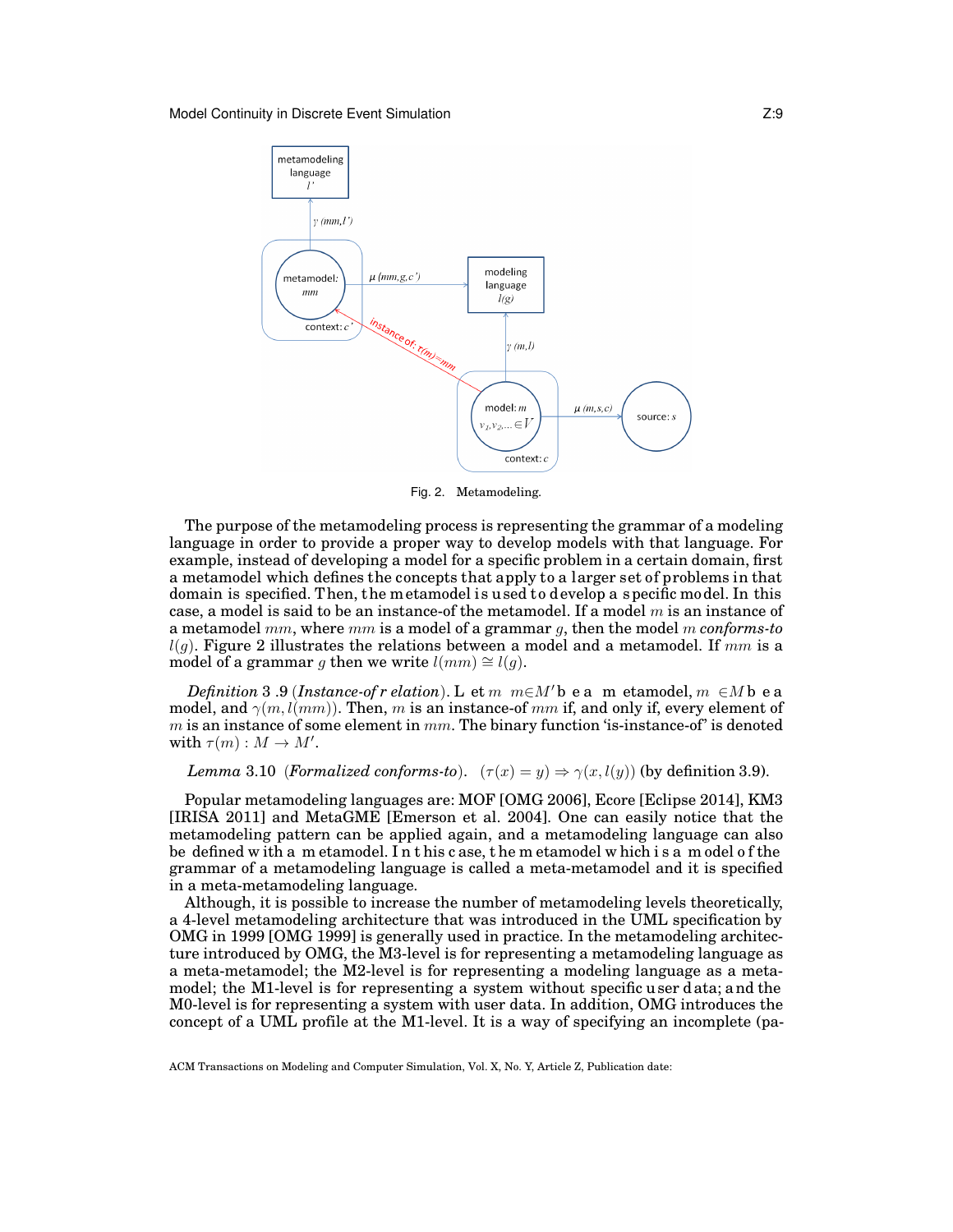rameterizable) model, so that the details can be filled in later. We will use the term *template models* for these incomplete models within the modeling process. A set of template models in a modeling language for a domain is called a domain specific modeling library, whereas the set of modeling elements provided by the grammar of the language is called the basic (or core) modeling library [Atkinson and Kühne 2002]. We accept these features as implementation specific concepts, and many state-of-the-art metamodel editors provide them.

In general, the metamodel editors provide extra features such as model-to-model transformation, code generation or model interpretation. In this case, the complete tool set is called a metamodeling environment. A full featured metamodeling environment provides a way to specify a metamodel  $mm$  and automatically generate a model editor for the modeling language  $l(mm)$ . The resulting editor may either work within the metamodeling environment, or less commonly be produced as a separate standalone program. Once we have metamodels and models, we can discuss metamodelbased model transformations. The next section explains model transformations in the MDD context.

### **3.3. Model Transformations**

A model transformation is the process of converting a model into another form according to a set of transformation rules. According to the output type or target language of the process, the model transformation can be classified as a model to model (M2M) transformation, a model to text (M2T) transformation, or a model to code transformation (M2C or code generation). As the name implies, a M2M transformation converts a model into another model, whereas M2T transformation converts a model into text. M2T transformation is generally used for supportive document creation. If the model is used to generate source code, then the transformation is called code generation. Well known M2M transformation languages are ATL (ATLAS Transformation Language) and QVT (Query/View/Transformation) [Cetinkaya and Verbraeck 2011].

In the MDD context, we are only interested in formal model transformations. A formal transformation requires that the models are specified in well-defined modeling languages and the rules are defined with a model transformation language. A transformation rule consists of two parts: a left-hand side that accesses the given model; and a right-hand side that generates the target system. Hence, a model transformation is performed with a well-defined model transformation pattern. In order to provide model continuity, the target model should contain as much as possible from the source model and the initial modeling relation should be preserved [Ehrig and Ermel 2008].

*Definition* 3.11 (*Model transformation pattern*). A model transformation pattern p is defined as a triple  $p = \{l_x, l_y, r\}$ , where

 $l_x$  is the source modeling language,

 $l_y$  is the target language (any language such as a programming language, a modeling language or any well-defined language),

r is a finite set of transformation rules from  $l_x$  to  $l_y$  which are defined with a model transformation language.

The infinite set of all model transformation patterns is denoted with P. Variables such as " $p, p_1, p_2, \ldots$ " range over  $P$ .

*Definition* 3.12 (*Formal model transformation*). Let m∈M be a model that conforms to  $l_1$ , and  $p = \{l_1, l_2, r\}$  be a model transformation pattern. If an expression  $e \in l_2$ is derived from m by applying p, then the derivation is called a formal model transformation. We say that m is transformed-to e by applying p and denote it as  $\theta(m, p) = e$ .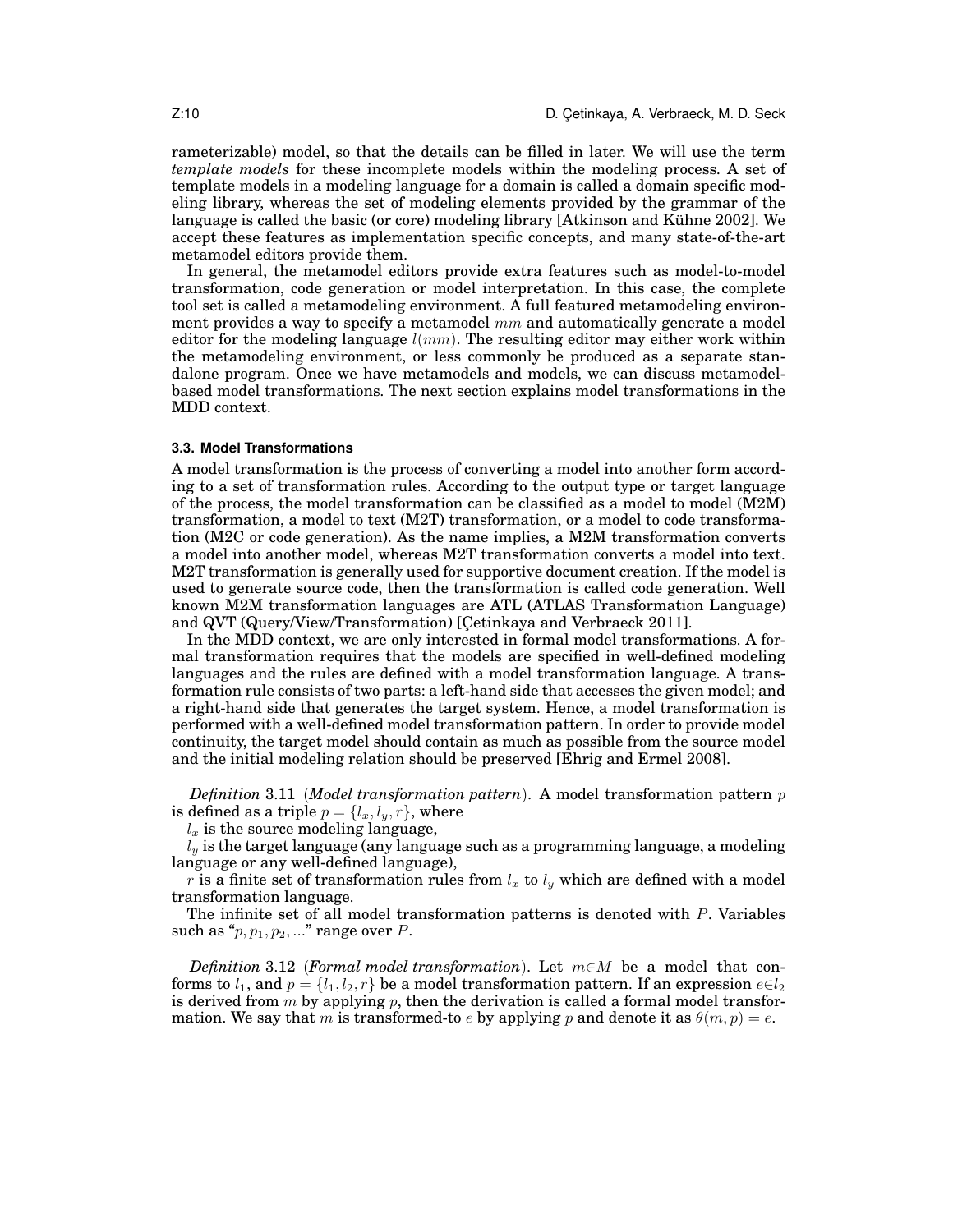#### Model Continuity in Discrete Event Simulation **Noting 1988** 2:11



Fig. 3. The relationships in a model-to-model transformation.

*Definition* 3.13 (*Formal model-to-model transformation*). If  $\theta(x, p) = y$  and  $y \in M$ , then the transformation is called a formal model-to-model transformation.

*Theorem* 3.14. If the model transformation pattern  $p$  preserves the system related information in the source model, then

 $(\theta(x, p) = y) \wedge \mu(x, s, c) \wedge (y \in M) \Rightarrow \mu(y, s, c + p).$ 

Figure 3 shows the relationships in a model-to-model transformation.

*Definition* 3.15 (*Code generation*). If  $\theta(x, p) = y$  and y is a source code in a software programming language, then the transformation is called code generation.

*Lemma* 3.16.  $(\theta(x, p) = y) \wedge (p = \{l_1, l_2, r\}) \Rightarrow \gamma(x, l_1)$  (by definition 3.12).

*Lemma* 3.17.  $(\theta(x, p) = y) \wedge (y \in M) \wedge (p = \{l_1, l_2, r\}) \Rightarrow \gamma(y, l_2)$  (by definition 3.12) and definition 3.13).

For a metamodel-based model transformation, either the source model is an instance of a metamodel or the target model is an instance of a metamodel, or preferably both.

*Lemma* 3.18.  $(\theta(x, p) = y) \wedge (p = \{l(mm_1), l_2, r\}) \wedge (mm_1 \in M') \Rightarrow (\tau(x) = mm_1)$ (by definition 3.12).

*Lemma* 3.19.  $(\theta(x, p) = y) \land (y \in M) \land (p = \{l_1, l(mm_2), r\}) \land (mm_2 \in M') \Rightarrow (\tau(y) = mm_2)$ (by definition 3.12 and definition 3.13).

The goal of model transformations is to automatically generate different representations of a system at different abstraction levels and to enable the reuse of information that was once modeled. A key point here is the model transformation language. A model transformation language is a language that provides a way to write transformation rules for the expressions of a formal grammar. Given two formal grammars (one is for the source language and one is for the target language) and a model specified in the source language, a language parser can parse the transformation rules; an interpreter can interpret the source model; and a model transformation engine can apply a consecutive set of the rules on the source model and generate a target model according to the interpretation. A model transformation tool combines all of these concepts and it is usually embedded in a metamodeling environment. Sometimes, a model transformation is called a graph transformation if the models are specified as graphs, and the transformation tool is then called a graph transformation tool [Agrawal et al. 2004]. A model transformation is also known as a model morphism [Agostinho et al. 2010].

The presented definitions and relations provide a generic framework a llowing anything to be the source of a modeling process, i.e. anything can be modeled. For exam-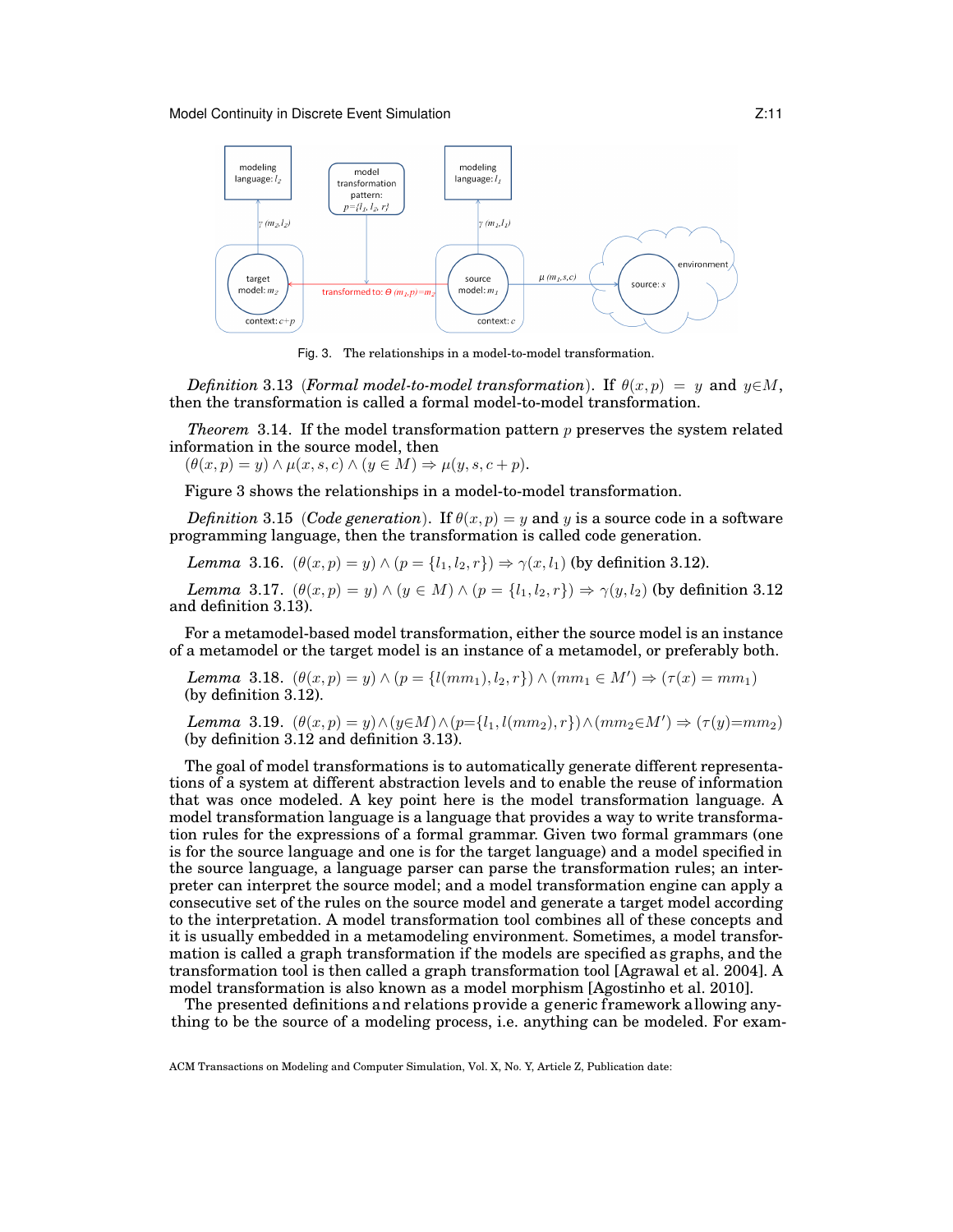ple, it is possible to develop a model of a model transformation pattern [Bézivin et al. 2006]. In addition, a metamodel can be defined to represent the grammar of the model transformation language.

In the M&S domain, metamodeling has been applied for formal transformations. For example, Paredis and Johnson [2008] discuss the use of a graph transformation approach to define a mapping between domain specific metamodels and a corresponding SysML profile. Paredis et al. [2010] provide an overview of the formal transformation between SysML and Modelica. Risco-Martín et al. [2009] propose XML/XSLT-based transformations to generate executable DEVS models from UML models by using a DEVS metamodel. McGinnis et al. [2011] discuss how ontologies can be effectively deployed in simulation and they present formal transformations to generate Arena and AnyLogic models from SysML models. All of these studies show that the transfer of modeling information between different models is improved by formalizing the steps.

### **3.4. What is an MDD process?**

Model driven development is a software engineering methodology that uses welldefined modeling languages to specify models, and applies model transformations to automatically generate source code from an initial software design model. In an MDD approach, there is usually a chain of several M2M transformations and a final modelto-code transformation. By using the definitions given in the previous sections, we define an MDD process as:

*Definition* 3.20 (*MDD process*). A model driven development process for a software application development is defined as a tuple

$$
mdd = \{n, \mathit{MML}, \mathit{ML}, \mathit{MO}, \mathit{SL}, \mathit{pl}, \mathit{MTP}, \mathit{STP}, \mathit{MT}, \mathit{sc}, \mathit{TO}\}
$$

where

 $n$  is the number of models,

 $MML = \{l'_0, l'_1, ..., l'_{n-1}\}$  is an ordered set of metamodeling languages (can be defined with meta-metamodels),

 $ML = \{l_0(mm_0), l_1(mm_1), ..., l_{n-1}(mm_{n-1}) | \gamma(mm_i, l'_i) (0 \leq i < n) \}$  is an ordered set of modeling languages (preferably defined with metamodels),

 $MO = \{m_0, m_1, ..., m_{n-1} \mid \gamma(m_i, l_i) (0 \leq i < n)\}$  is an ordered set of models,  $m_0$  is the initial model and  $m_{n-1}$  is the final model,

SL is a set of supplementary languages (including at least a model transformation language for writing transformation rules),

 $pl$  is a programming language for final code generation,

 $MTP = \{p_0, p_1, ..., p_{n-2}, p_{n-1}\}\$ is a set of formal model transformation patterns, where  $p_i$  is a model-to-model transformation pattern,  $p_{n-1}$  is a code generation pattern, and  $(p_{n-1} = \{l_{n-1}(mm_{n-1}), pl, r\}) \in MTP$  (including at least the final code generation pattern),

STP is a set of other supplementary model transformation patterns,

 $MT = \{(\theta(x, p) = y) | (x \in M) \land (p \in MTP)\}\$ is a set of formal model transformations, where  $(\theta(m_{n-1}, p_{n-1}) = sc) \in MT$  (including at least the final code generation), sc is the final source code,

TO is a set of tools to ease the activities.

The most notable advantages of MDD are rapid software development and increased productivity. Hence, computerized tool support is very important in MDD approaches. We recommend the following basic tools for MDD: a full-featured metamodeling environment, a set of model editors and a set of model transformation tools [Atkinson and Kühne 2003; Emerson et al. 2004].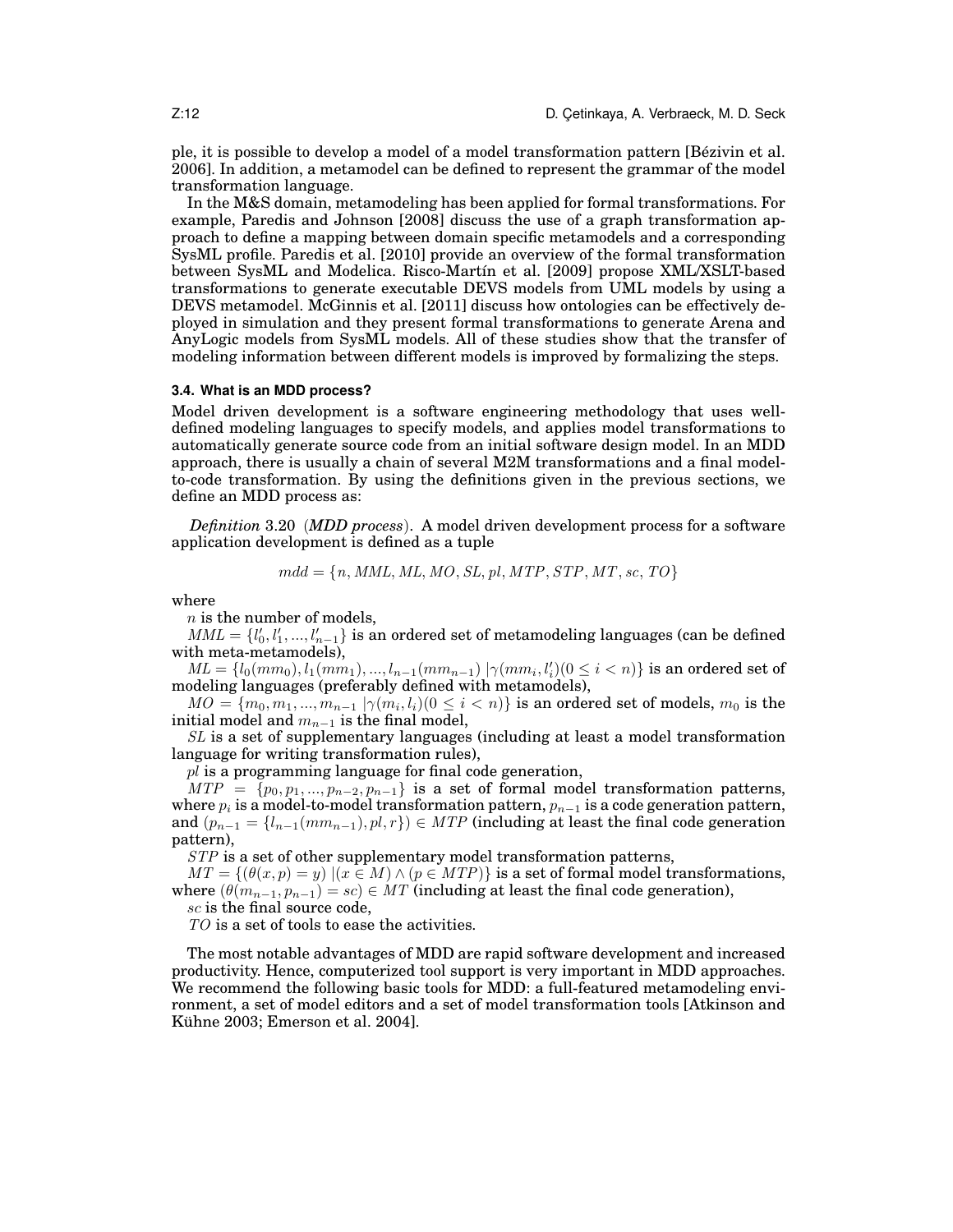Although MDD principles are described by different specifications, t he m ost commonly used terminology is introduced by MDA [OMG 2003]. MDA introduces three types of viewpoints: The computation independent viewpoint focuses on the environment of the system and the requirements for the system. The platform independent viewpoint focuses on the structure and operation of the system while hiding the details necessary for a particular platform. The platform specific v iewpoint focuses on the use of a specific p latform b y a s ystem. B ased o n t hese v iewpoints, t hree t ypes of models are used in MDA: A Computation Independent Model (CIM) is a representation of a system from the computation independent viewpoint that does not show the details of the system. A Platform Independent Model (PIM) is a representation of a system that exhibits a specified degree of platform independence to be usable with a number of different platforms. A Platform Specific M odel ( PSM) i s a representation of a system that combines the specifications in the P IM w ith the d etails that specify how that system uses a particular type of platform. MDA also defines the PIM-to-PSM transformation and requires that the PSM will include the source code. However, a CIM-to-PIM transformation is not clearly defined in MDA s ince a CIM is assumed to be a kind of requirements specification.

When following the MDA viewpoints, we can say that at least three types of models are produced during a software development lifecycle: a CIM for the analysis stage, a PIM for the design stage, and a PSM for the implementation stage [Sommerville 2007]. The final source code will be generated from the PSM. In more generic terms, an MDD process is supposed to have an initial model, a number of intermediate models, a final model and final source code. The aim is to obtain a large part of the models and the final code through successive model transformations. An MDD process supports model continuity by formal model transformations.

*Definition* 3 .21 (*Model c ontinuity*). Let m dd be an MDD process, m<sub>0</sub> be the initial model of this process and  $\mu(m_0, s, c)$ .

We say that model continuity is obtained in an  $mdd$  process if, and only if  $n \geq 2$  and  $\mu(m_{final}, s, c + x)$ , where  $m_{final}$  is the final model of the MDD process, it is generated through formal model transformations, and it preserves the modeling relation.

As a result, MDD approaches place models in the core of the entire software development process. They suggest better and faster ways of developing software systems through automated model transformations that are specified with well-defined modeling languages. As a final remark, due to the fact that different  $MDD$  tools a pply the same principles, an MDD expert can easily combine different approaches and tools to carry out an MDD process [Bézivin 2005]. For example, MDA concepts such as PIM and PSM metamodels can be defined w ith t he M IC t ool s uite [ ISIS 1 997] a nd GME [Emerson et al. 2004]. The next section extends the MDD concepts for M&S and Section 5 presents the resulting MDD4MS framework.

## **4. APPLYING MDD IN M&S**

A simulation model is a representation of a system that can be simulated by means of experimentation [Kleijnen 2008]. It may be a physical model, a mathematical model, a computer model, or a combination of these [Roberts et al. 1983]. A simulation model is executed on a simulation platform to generate simulation results. Following the earlier definitions we say that modeling for computer simulation is the process of representing a system for a specific purpose in a form that is executable by a simulator. Figure  $4$ shows the basic concepts and relations based on the general modeling principles given in Section 3.1.

The main difference from a general modeling process is that the model is interpreted (i.e. executed) by a model interpreter (i.e. simulator). In the context of computer sim-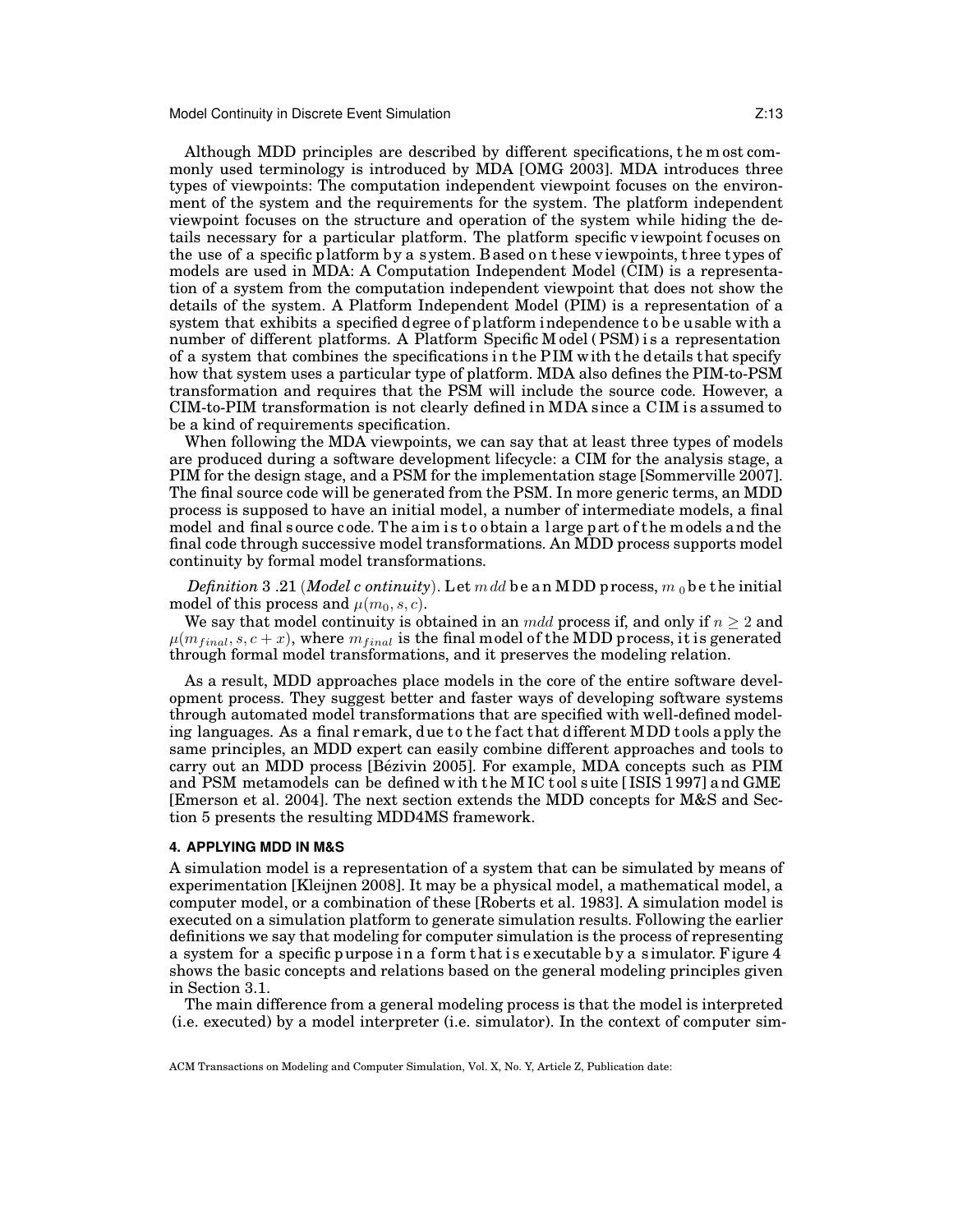

Fig. 4. Modeling and simulation in general.

ulation, a simulator is a computer program that can be executed on a computer or embedded in hardware. The output of the simulator is called the simulation results. A computer simulation model needs to be specified in a programming language that provides or can be extended to provide simulation capabilities (preferably with a suitable model editor). Simulation is the process of conducting experiments with a model so that the behavior of the system is simulated over time. We propose the following definitions based on the MDD concepts from the previous section.

*Definition* 4.1 (*Simulation model*). Let  $m \in M$  be a model,  $s \in S$  be a source system, and  $\mu(m, s, c)$ . m is a simulation model if, and only if, there exists a simulator that can simulate  $m$  over time.

*Definition* 4.2 *(Simulation modeling language)*. Let  $l(g)$  be a modeling language. The language  $l(q)$  is a simulation modeling language if, and only if, there exists a simulation model m such that  $\gamma(m, l(q))$ .

System specification formalisms can be used to define simulation models in a precise way. In the M&S field, the term computer simulation model often refers directly or indirectly to the final executable source code (PSM). Hence, simulation model code generation can be perceived as a model-to-code transformation.

## **5. THEORY OF THE MDD4MS FRAMEWORK**

The MDD4MS framework proposes an MDD-based simulation model development method [Cetinkaya et al. 2011]. Similar to the stages in a simulation study explained in Section 2, the MDD4MS framework addresses the steps in a simulation study from conceptual modeling through final implementation by applying metamodeling and model transformations. In this way, it can be embedded into the existing M&S methodologies easily. Appendix B presents the MDD4MS lifecycle [Cetinkaya et al. 2011; Cetinkaya et al. 2013; Cetinkaya 2013].

The MDD4MS framework introduces model and metamodel definitions for various stages, transformations between different models, methods to support the transformation steps, and a tool architecture for the overall process. When the model types in the M&S lifecycle are analyzed, it is most likely that these models need to be specified in different modeling languages. The MDD4MS framework introduces three intermediate models: a simulation conceptual model (CM), a platform independent simulation model (PISM), and a platform specific simulation model (PSSM). In addition it intro-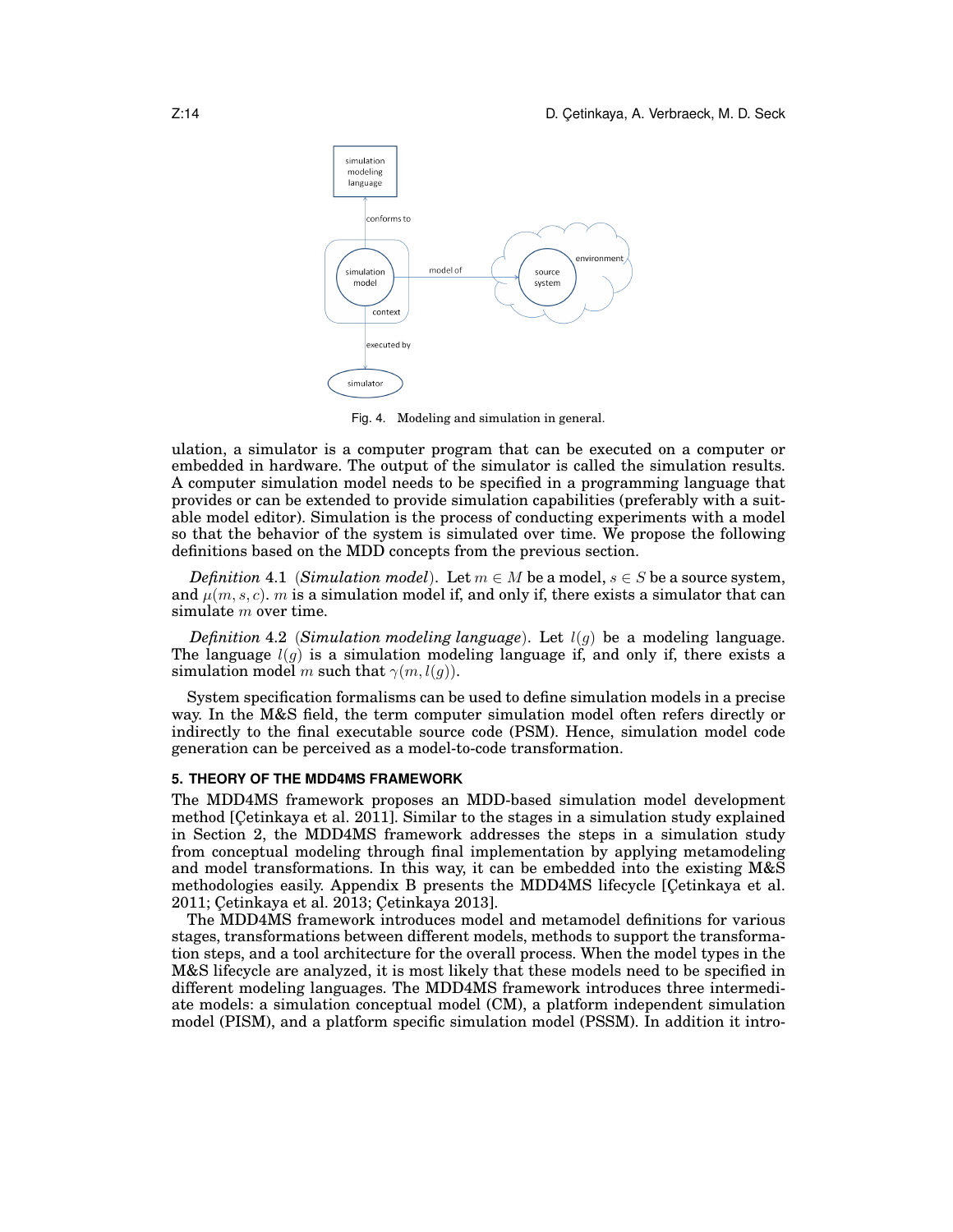#### Model Continuity in Discrete Event Simulation **Noting 1988** 2:15

duces three metamodels for specifying CM, PISM and PSSM in order to support model transformations.

*.* CMmetamodel represents the grammar of a conceptual modeling language,

*.* PISMmetamodel represents the grammar of a system specification formalism,

*.* PSSMmetamodel represents the grammar of a simulation model programming language.

CM is an instance-of CMmetamodel, PISM is an instance-of PISMmetamodel, and PSSM is an instance-of PSSMmetamodel. All of the metamodels are specified in a metamodeling language. Although it is practical to use the same metamodeling language for all metamodels, it is also possible to use different metamodeling languages as far as there is a suitable model transformation language for each transformation.

The metamodels are expected to be specified in a metamodeling environment, where model editors can be generated automatically. By using these model editors, the models are specified as the instances of the metamodels. After introducing the metamodels, the MDD4MS framework introduces model transformations between the different models of the M&S lifecycle in order to automatically generate a subset of the simulation model source code. The following metamodel-based model transformations are proposed:

*.* CMtoPISM is a M2M transformation from CM to PISM.

*.* PISMtoPSSM is a M2M transformation from PISM to PSSM.

*.* PSSMtoSM is a M2C transformation from PSSM to SM.

Model transformations are orthogonal to metamodeling as shown in Figure 5. The figure i llustrates t he p roposed f ramework w ith a s ingle m eta-metamodel. T here are three metamodeling stacks, which are presented vertically in the figure. A practical application of the MDD4MS framework is an MDD process and it is called an MDD4MS process. Although we propose an MDD4MS process with three models and one final set of executable source code, it is possible to increase the number of models in the framework.

In the CMtoPISM and PISMtoPSSM transformations, extra information needs to be added to obtain a full model. Without extra information, either the CM should contain a full specification, which is not likely, or the target model can only be partially generated. When moving from a CM to a PISM, more detailed behavior of the system should be added, and while moving from a PISM to a PSSM, the implementation details should be added. CMtoPISM transformation contains domain specific constructs in order to add execution semantics. A PSSMtoSM transformation is generally a oneto-one transformation for a programming language and its metamodel. Defining precise metamodels and transformation rules are the challenging activities of MDD. If the modeling language is defined informally or semi-formally, which is very common for conceptual modeling languages, it is not possible to define a s ingle a nd precise metamodel for that modeling language.

The expressiveness of the metamodel and the existence of component libraries are very important to be able to generate an executable and useful simulation model. Domain specific modeling languages or component libraries can be used to increase the percentage of automatically generated code. In this case, the transformations can be written in a more generic and compact way since the domain knowledge is already added via the language elements or components [Huang 2013]. In addition, higher level conceptual and platform independent models have a high potential to support efficient compositions of components developed for different environments [Diallo et al. 2011; Tolk et al. 2012; Tolk et al. 2013].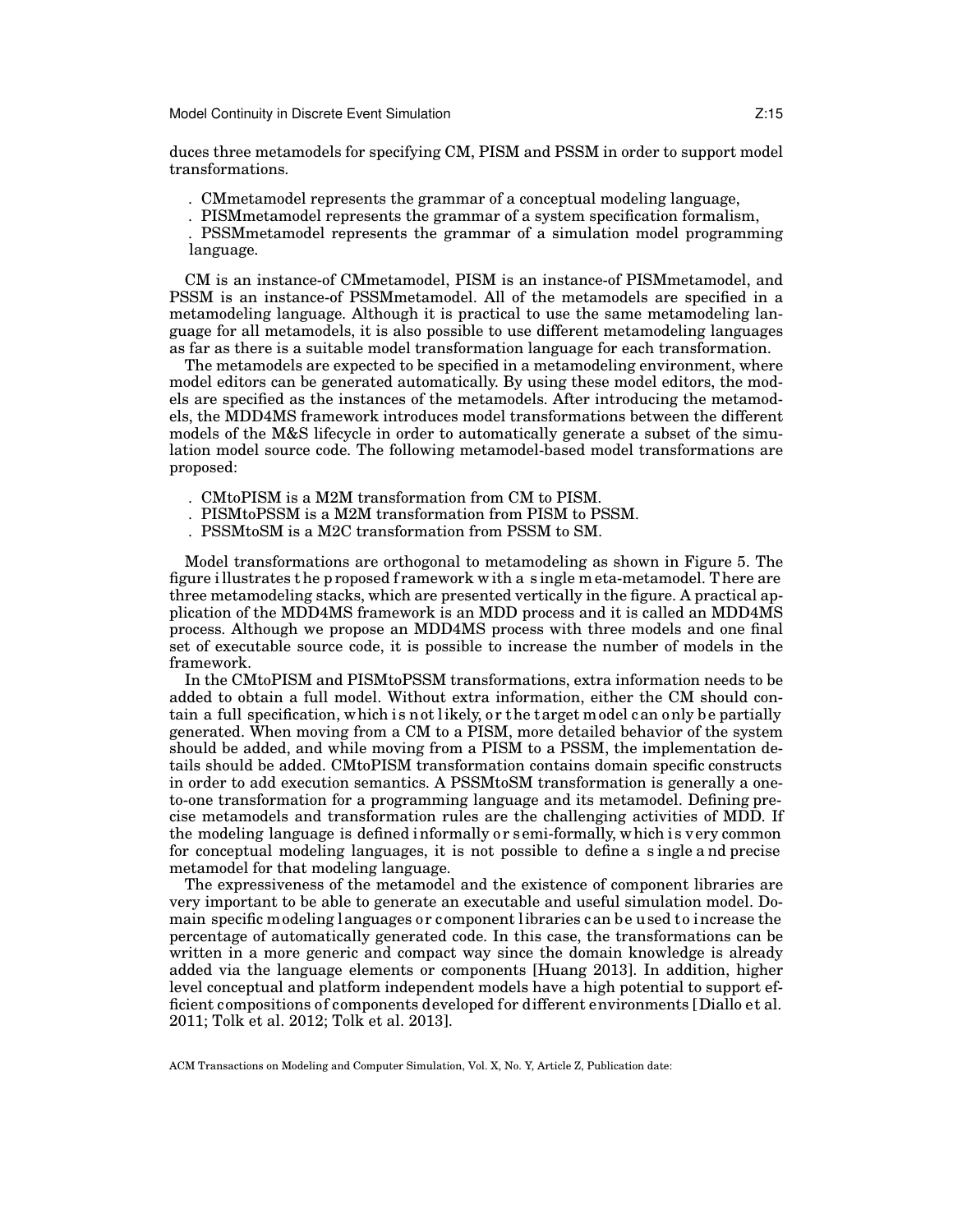The domain-specific metamodels and model transformations need to consider the data intensive nature of simulation as well. In the MDD4MS framework, data is added on the PISM level. It is expected that the modeler will enter the data either during the CMtoPISM model transformation or add it to the PISM model itself. It is also possible that the modeler needs to manually add data into the auto-generated code. In this case, data continuity can only be guaranteed if there are parameterized components on the lowest level, and all data is entered by specifying parameter values.

MDD4MS clearly separates the conceptual modeling, model formulation (specification), implementation and model coding with the associated models CM, PISM, PSSM, and SM. However, according to the different needs in simulation projects, it is also possible to merge some stages by using the same modeling language to specify the different models, e.g., the same language can be used for CM and PISM in small scale projects. Then, the CM will be less detailed than the PISM. For example, an incomplete visual DEVS diagram can serve as a conceptual model, if the problem owner is familiar with DEVS. Besides, different model transformation patterns can be defined for a metamodel, e.g., a CM can be used to generate multiple PISMs, and a PISM can be used to generate multiple PSSMs. An implementation pattern for applying the MDD concepts in M&S domain is given as follows:

*Definition* 5.1 (*MDD4MS process with three models*). An MDD4MS process with three models is a specialized MDD process (Definition 3.20):

 $mdd4ms = {n, MML, ML, MO, SL, pl, MTP, STP, MT, SM, TO}$ 

where

 $n = 3$  (CM, PISM, PSSM),

 $MML = \{l'_0, l'_1, l'_2\}$  is an ordered set of metamodeling languages (can be defined with meta-metamodels),

 $ML = \{l_0(CMmetamodel), l_1(PISMmetamodel), l_2(PSSMmetamodel)\}\$  such that

*.*  $\gamma$ (*CMmetamodel,l'*<sub>0</sub>),

 $\ldots \gamma$ (*PISMmetamodel*, $l_1'$ ),

 $\ldots \gamma (PSSMmetamodel, l'_2),$ 

 $MO = \{CM, PISM, PSSM\}$  such that CM is the initial model, PSSM is the final model, and

*.*  $\tau$ (*CM*) = *CMmetamodel*,

*.*  $\tau$ (*PISM*) = *PISMmetamodel*,

*.*  $\tau(PSSM) = PSSMmetamodel,$ 

SL is a set of model transformation languages,

 $pl$  is a programming language with simulation capabilities,  $MTP = \{p_{cm}, p_{pism}, p_{pssm}\}\$  such that

- *.*  $p_{cm} = \{l_0(CMmetamodel), l_1(PISMmetamodel), r_0\},$
- *.*  $p_{pism} = \{l_1(PISMmetamodel), l_2(PSSMmetamodel), r_1\},$
- $p_{pssm} = \{l_2(PSSMmetamodel), pl, r_2\},\$

STP is a set of other supplementary formal model transformation patterns,  $MT = \{(\theta(CM, p_{cm}) = PISM), (\theta(PISM, p_{pism}) = PSSM), (\theta(PSSM, p_{pssm}) = SM)\},$ SM is the final executable simulation model, TO a set of tools to ease the activities.

Finally, we propose that any practical application of the MDD4MS framework obtains model continuity.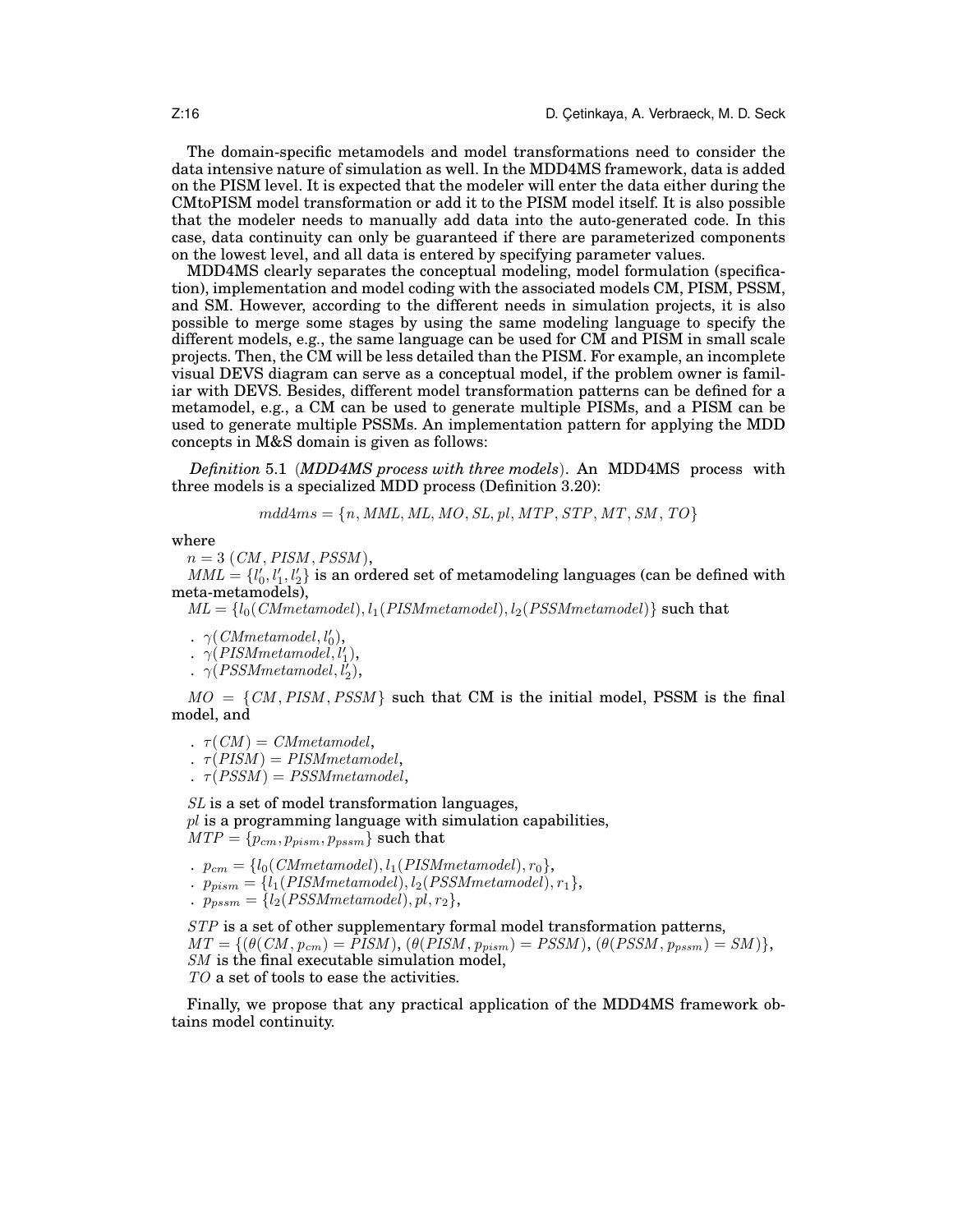

Fig. 5. MDD4MS framework: models, metamodels and model transformations [Çetinkaya 2013].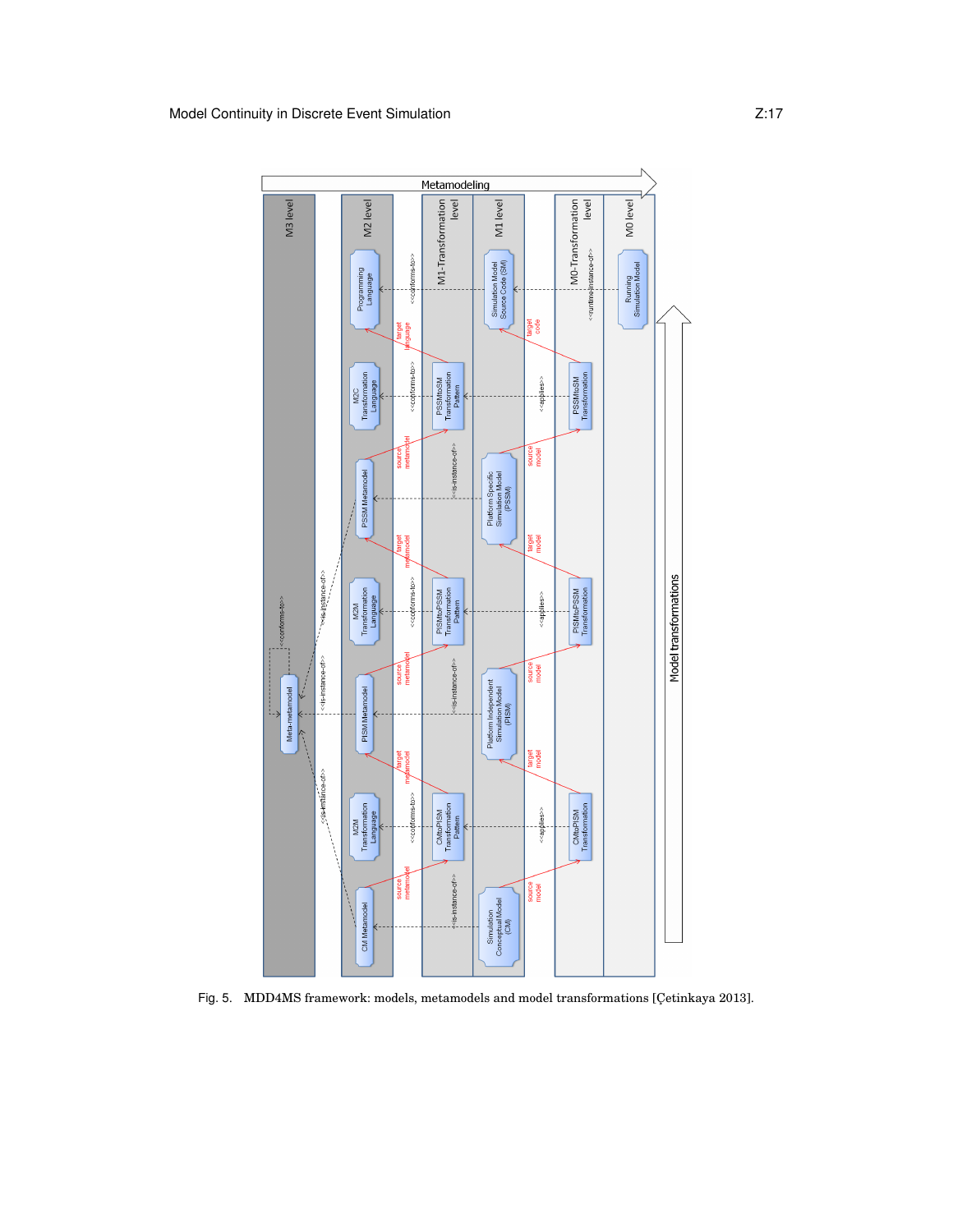THEOREM 5.2. *An MDD4MS process with three models (performed according to the Definition 5.1) obtains model continuity.*

**PROOF.** For a given  $mdd4ms = \{n, MML, ML, MO, SL, pl, MTP, STP, MT, SM, TO\},$ by definition 5.1, where  $n = 3$  and  $\dot{M}O = \{CM, PISM, PSSM\}$  we have:

- $CM, PISM, PSSM \in M$ ,
- $p_{cm} = \{l_0(CMmetamodel), l_1(PISMmetamodel), r_0\},\$
- $\therefore$   $p_{pism} = \{l_1(PISMmetamodel), l_2(PSSMmetamodel), r_1\},$
- *.*  $p_{pssm} = \{l_2(PSSMmetamodel), pl, r_2\}$
- $\theta$ (*CM*,  $p_{cm}$ ) = *PISM*,
- $\theta$ (PISM,  $p_{pism}$ ) = PSSM,
- $\theta(PSSM, p_{pssm}) = SM,$
- *.* SM is the final executable simulation model.

We assume that CM is the initial model,  $\mu$ (CM, s, c) and s is a system. Although, PSSM is the final model in software engineering, we accept that SM is the final model in M&S.

- (1)  $(\theta(CM, p_{cm}) = PISM) \wedge \mu(CM, s, c) \wedge PISM \in M \Rightarrow \mu(PISM, s, c + p_{cm})$ (by theorem 3.14).
- (2)  $(\theta(PISM, p_{pism}) = PSSM) \wedge \mu(PISM, s, c + p_{cm}) \wedge PSSM \in M \Rightarrow$  $\mu(PSSM, s, c + p_{cm} + p_{pism})$  (by 1 and theorem 3.14).
- (3) If SM is a simulation model, then  $SM \in M$  (by definition 4.1).
- (4)  $(\theta(PSSM, p_{pssm}) = SM) \wedge SM \in M \wedge \mu(PSSM, s, c + p_{cm} + p_{pism}) \Rightarrow$  $\mu(SM, s, c + p_{cm} + p_{pism} + p_{pstm})$  (by 1, 2, 3 and theorem 3.14).
- (5)  $n \geq 2 \wedge \mu(SM, s, c+p_{cm}+p_{pism}+p_{pstm}) \Rightarrow \text{mdd4ms process obtains model continuity}$ (by definition 3.21).

 $\Box$ 

The next section presents an overview of a case study to apply MDD4MS in the discrete event simulation domain.

## **6. PROOF OF CONCEPT: DISCRETE EVENT SIMULATION OF BPMN MODELS**

To show the applicability of the MDD4MS process, we have chosen a sample problem from the electronic payments sector which is presented in [Sun et al. 2009]. The crucial role of M&S within this example is to document the business processes as much as possible in a visualized way, to enable different parties to gain insight into the issues and into potential solutions. A manually developed simulation model is available [Sun et al. 2009] for comparison with our auto-generated model. We used the MDD4MS prototype implementation to develop the simulation model [Çetinkaya et al. 2013]. The MDD4MS prototype implementation is an Eclipse-based application of the MDD4MS tool architecture, which is defined in the MDD4MS framework [Cetinkaya et al. 2011].

We used BPMN (Business Process Model and Notation) for conceptual modeling, DEVS for system specification and Java for the simulation model code. Please note that these languages are used just to provide a proof of concept implementation. They are not part of the MDD4MS framework and any other conceptual modeling language, system specification language, or simulation model programming language could have been chosen. For example, UML activity diagramming technique could be used as conceptual modeling language; Petri Nets could be used as system specification language; and C++ could be used as simulation model programming language. In this case, new metamodels and transformation rules would have to be developed.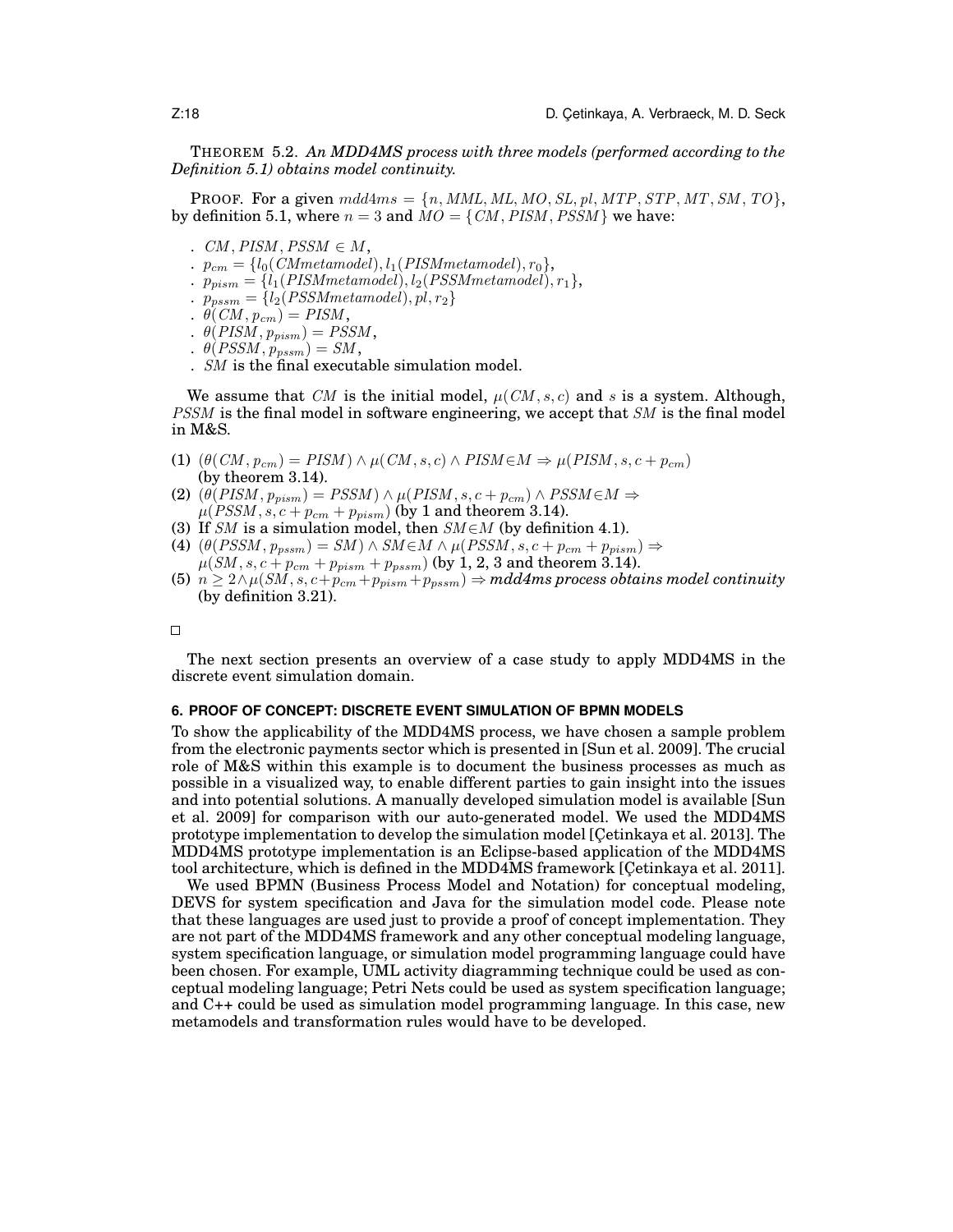Model Continuity in Discrete Event Simulation **Noting 1988** 2:19

According to the MDD4MS framework, the following metamodels and model transformations are needed:

- *.* BPMN metamodel as the CMmetamodel,
- *.* DEVS metamodel as the PISMmetamodel,
- *.* JAVA metamodel as the PSSMmetamodel,
- *.* BPMNtoDEVS transformation as the CMtoPISM transformation,
- *.* DEVStoJAVA transformation as the PISMtoPSSM transformation,
- *.* JAVAtoJAVACode transformation as the PSSMtoCode transformation.

*Definition* 6.1 (*MDD4MS case example*). Model driven development of DEVSbased simulation models from BPMN models is an MDD4MS process defined as

 $case = \{n, MML, ML, MO, SL, pl, MTP, STP, MT, SM, TO\}$ 

where

 $n = 3$  (CM, PISM, PSSM),

 $MML = \{Ecore, Ecore, Ecore\}$  is the ordered set of metamodeling languages,  $ML = \{l_0(BPMNmetamodel), l_1(BEVSmetamodel), l_2(JAVAmetamodel)\}$  such that

*.*  $\gamma$ (*BPMNmetamodel, Ecore*),

 $\ldots \gamma$ (*DEVSmetamodel*, *Ecore*),

*.*  $\gamma$ (*JAVAmetamodel*, *Ecore*),

 $MO = \{CM, PISM, PSSM\}$  such that CM is the initial model, PSSM is the final model, and

*.*  $\tau$ (CM) = BPMNmetamodel,

*.*  $\tau$ (*PISM*) = *DEVSmetamodel*,

*.*  $\tau$ (*PSSM*) = *JAVAmetamodel*,

 $SL = \{ATL, JAVA\}$  is the set of model transformation languages,  $pl = JAVA$  is the programming language and it is extended with simulation libraries,  $MTP = \{p_{cm}, p_{pism}, p_{pssm}\}\$  such that

 $p_{cm} = \{l_0(BPMNmetamodel), l_1(DEVSmetamodel), bpmn2devs.att\},\$ 

 $p_{mism} = \{l_1(DEVSmetamodel), l_2(JAVAmetamodel), devs2java.atl\}.$ 

 $\hat{p}_{p,sym} = \{l_2(JAVAmetamodel), JAVA, java 2code.java\},\$ 

 $STP = \{\}$  is the set of other supplementary formal model transformation patterns,  $MT = \{(\theta(CM, p_{cm}) = PISM), (\theta(PISM, p_{pism}) = PSSM), (\theta(PSSM, p_{pssm}) = SM)\},$ SM is the final executable simulation model,

 $TO = {Eclipse}$  and a set of plugins(GEMS, ATL, PDE, EMF, GEF) is the set of tools to support the activities.

The MDD4MS prototype implementation includes metamodels, model editors, model transformation rules, and model interpreters for DEVS-based simulation of BPMN models [Cetinkaya et al. 2013; 2012; 2011]. The BPMNtoDEVS transformation produces atomic and coupled models with ports, couplings and templates for the system behavior. The DEVStoJAVA transformation produces valid Java visual models with information for Java classes. The JAVAtoJAVACode transformation generates Java code. In order to support the transformation process and to generate fully executable DEVS models, a DEVS simulation model component library for BPMN was used [Rust et al. 2011]. By using validated DEVS components, which are implemented in Java and executable with the DEVSDSOL simulation library, we ensured that the semantics of the DEVS model was preserved in the Java model. The case example showed that model continuity between the different models within the M&S lifecycle was obtained when

ACM Transactions on Modeling and Computer Simulation, Vol. X, No. Y, Article Z, Publication date: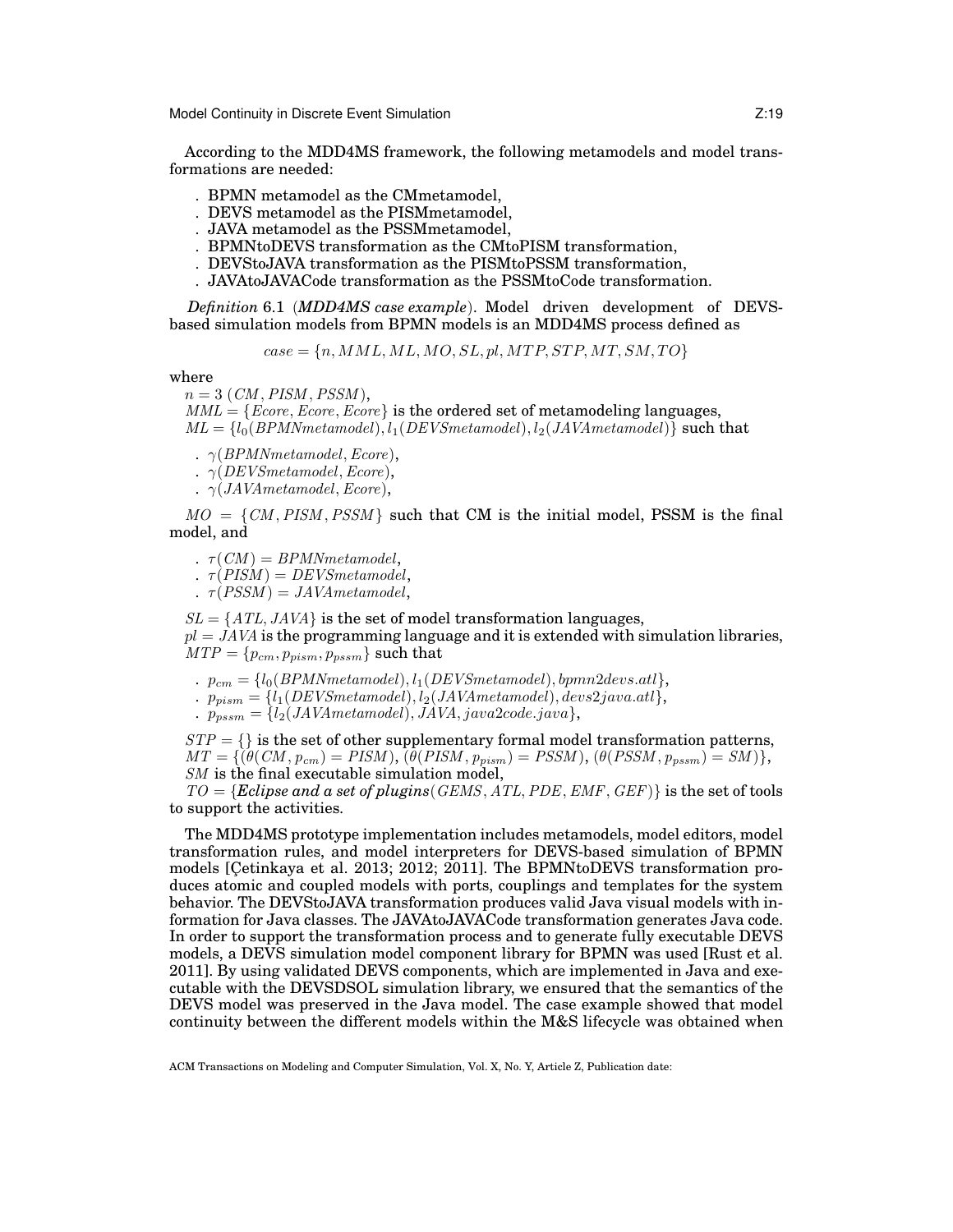the MDD4MS framework is applied. The metamodels specified in Ecore [Eclipse 2014] and more information about the case study can be found in Appendix C.

#### **7. CONCLUSIONS**

Applying MDD in M&S provides new capabilities for efficient development of reliable, error-free and maintainable simulation models. Availability of tools and techniques for both metamodeling and model transformations is one of the practical advantages of MDD. Metamodeling provides a precise way for specifying models and their modeling languages.

This paper proposes a comprehensive theoretical framework for model driven development of simulation models. The framework recommends the use of three intermediate models in addition to the executable simulation model. We showed that the proposed MDD4MS framework obtains model continuity via formal, metamodel-based model-to-model transformations. The main objective of this research was to improve and speed-up the simulation model development process by using software engineering methods. The most important outcomes of applying MDD in the M&S domain are: providing syntactic and semantic validity of the models, formalizing the modeling steps and the process, increasing productivity, and providing model continuity.

The case study illustrated that the framework is applicable in the DEVS-based discrete-event simulation domain. Due to the fact that there are other successful studies on applying MDD and component-based approaches in the simulation field, and because MDD4MS provides a generic framework, we believe that MDD4MS is also applicable in other domains. Future work will therefore include testing the MDD4MS framework in different domains and in large scale real life M&S studies. In the presented case study, there was still some work for the modeler, e.g., adding data during the CMtoPISM model transformation, and selecting appropriate components during the PISMtoPSSM model transformation. Further research will study possible extensions to the framework to be able to select automatically among alternatives at various levels and testing the quality of these choices.

MDD is different from traditional development approaches and it requires a learning period and change of standard M&S development habits. When modeling languages for the different stages are not yet available and the team members have little or no knowledge about MDD, it may take quite some time to develop metamodels and model transformations. However, once these are developed, further development time and costs decrease significantly. A model-driven approach is therefore expected to have most benefits for multiple projects in the same domain, and for large-scale and critical simulation projects.

#### **ELECTRONIC APPENDIX**

The electronic appendix for this article can be accessed in the ACM Digital Library.

#### **ACKNOWLEDGMENTS**

The authors would like to thank to Assoc.Prof. Joseph Barjis for his valuable comments on the case example. In addition, the authors appreciate the insightful suggestions and critical comments from one of the reviewers.

#### **REFERENCES**

Russell L. Ackoff. 1978. *The Art of Problem Solving*. John Wiley & Sons, New York, NY.

Carlos Agostinho, Filipe Correia, and Ricardo Jardim-Goncalves. 2010. Interoperability of complex business networks by language independent information models. In *New World Situation: New Directions in Concurrent Engineering (Proceedings of the 17th International Conference on Concurrent Engineering)*, Jerzy Pokojski, Shuichi Fukuda, and Jozef Salwinski (Eds.). Springer-Verlag, London, 111–124.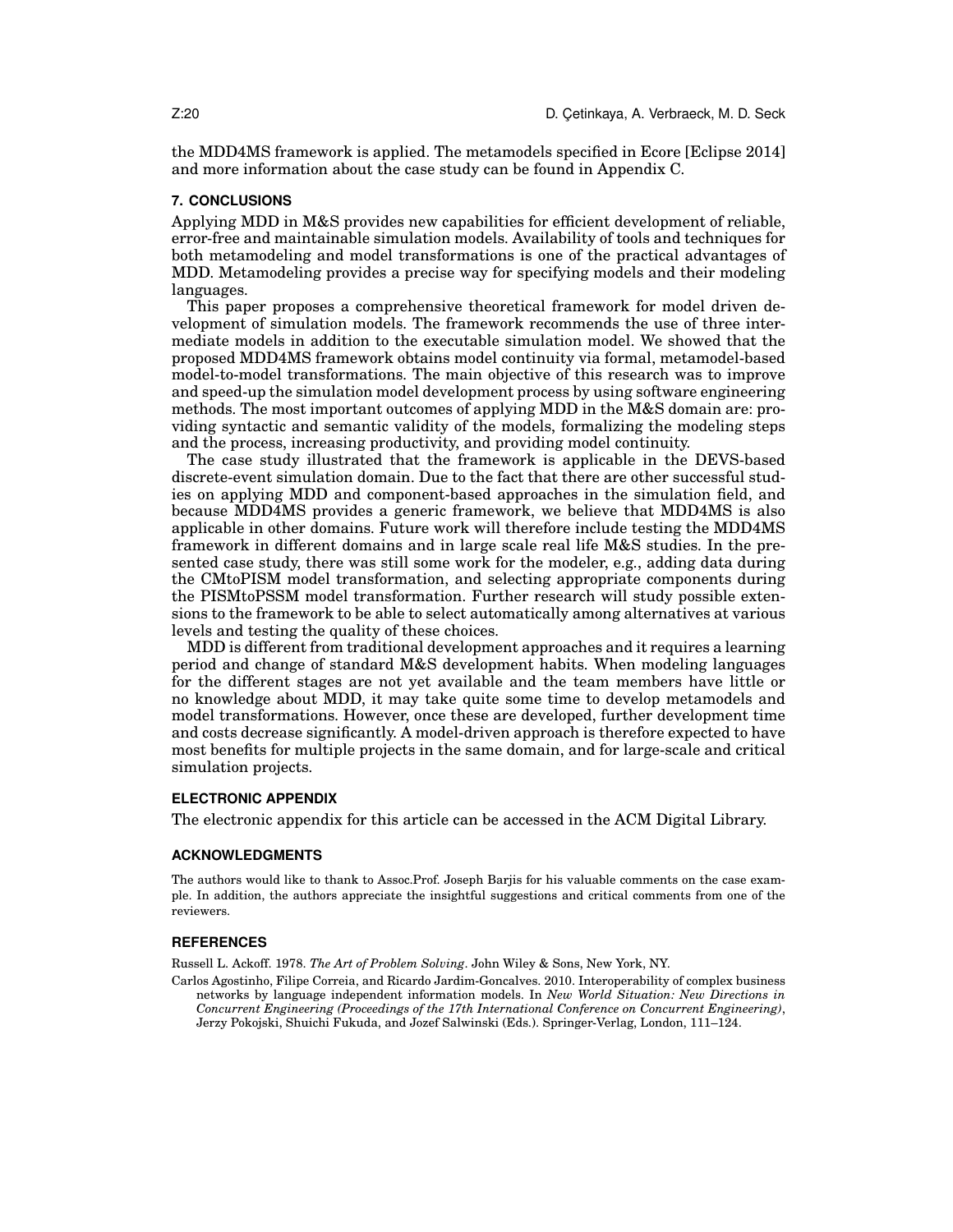- Aditya Agrawal, Gyula Simon, and Gabor Karsai. 2004. Semantic translation of Simulink/stateflow models to hybrid automata using graph transformations. *Electronic Notes in Theoretical Computer Science* 109 (2004), 43–56.
- Colin Atkinson and Thomas Kühne. 2002. Rearchitecting the UML infrastructure. ACM Transactions on *Modeling and Computer Simulation* 12, 4 (October 2002), 290–321.
- Colin Atkinson and Thomas Kühne. 2003. Model-driven development: a metamodeling foundation. IEEE *Software* 20, 5 (2003), 36–41.
- Amol Bakshi, Viktor K. Prasanna, and Akos Ledeczi. 2001. MILAN: a model based integrated simulation framework for design of embedded systems. In *Proceedings of the Workshop on Languages, Compilers, and Tools for Embedded Systems (LCTES)*. ACM, New York, NY.
- Osman Balci. 2001. A methodology for certification of modeling and simulation applications. *ACM Transactions on Modeling and Computer Simulation* 11, 4 (2001), 352–377.
- Osman Balci. 2012. A life cycle for modeling and simulation. *Simulation* 88, 7 (2012), 870–883.
- Osman Balci, James D. Arthur, and William F. Ormsby. 2011. Achieving reusability and composability with a simulation conceptual model. *Journal of Simulation* 5 (2011), 157–165.
- Jerry Banks. 1998. *Handbook of Simulation: Principles, Methodology, Advances, Applications, and Practice*. John Wiley & Sons, New York, NY.
- Russell R. Barton. 1998. Simulation metamodels. In *Proceedings of the 30*th *Winter Simulation Conference (WSC '98)*. IEEE, 167–176.
- Ola Batarseh and Leon F. McGinnis. 2012. SysML to discrete-event simulation to analyze electronic assembly systems. In *Proceedings of the Symposium on Theory of Modeling and Simulation: DEVS Integrative M&S Symposium*. SCS.
- Jean Bézivin. 2005. On the unification power of models. *Journal of Software and Systems Modeling* 4, 2 (May 2005), 171–188.
- Jean Bézivin, Fabian Buttner, Martin Gogolla, Frédéric Jouault, Ivan Kurtev, and Arne Lindow. 2006. Model transformations? Transformation models! In *Proceedings of the 9th International Conference on Model Driven Engineering Languages and Systems*. LNCS, Vol. 4199. Springer-Verlag, 440–453.
- Deniz Çetinkaya. 2013. Model Driven Development of Simulation Models: Defining and Transforming Con*ceptual Models into Simulation Models by Using Metamodels and Model Transformations*. Ph.D. Dissertation. Delft University of Technology, The Netherlands.
- Deniz Çetinkaya, Saurabh Mittal, Alexander Verbraeck, and Mamadou D. Seck. 2013. Model-driven engineering and its application in modeling and simulation. In *Netcentric System of Systems Engineering* with DEVS Unified Process, Saurabh Mittal and José L. Risco-Martín (authors). CRC Press, Taylor and Francis Group, Chapter 9, 221–248.
- Deniz Çetinkaya and Alexander Verbraeck. 2011. Metamodeling and model transformations in modeling and simulation. In *Proceedings of the Winter Simulation Conference*. IEEE, 3048–3058.
- Deniz Cetinkaya, Alexander Verbraeck, and Mamadou D. Seck. 2010. A metamodel and a DEVS implementation for component based hierarchical simulation modeling. In *Proceedings of the 43rd Annual Simulation Symposium (ANSS '10), Part of SpringSim '10*. SCS.
- Deniz Çetinkaya, Alexander Verbraeck, and Mamadou D. Seck. 2011. MDD4MS: a model driven development framework for modeling and simulation. In *Proceedings of the Summer Computer Simulation Conference*. SCS, 113–121.
- Deniz Cetinkaya, Alexander Verbraeck, and Mamadou D. Seck. 2012. Model transformation from BPMN to DEVS in the MDD4MS framework. In *Proceedings of the Symposium on Theory of Modeling and Simulation: DEVS Integrative M&S Symposium*. SCS, 304–309.
- Deniz Cetinkaya, Alexander Verbraeck, and Mamadou D. Seck. 2013. BPMN to DEVS: application of MDD4MS framework in discrete event simulation. In *Netcentric System of Systems Engineering with* DEVS Unified Process, Saurabh Mittal and José L. Risco-Martín (authors). CRC Press, Taylor and Francis Group, Chapter 22, 609–636.
- Andrea D'Ambrogio, Daniele Gianni, José Luis Risco-Martín, and Alessandra Pieroni. 2010. A MDA-based approach for the development of DEVS/SOA simulations. In *Proceedings of the Spring Simulation Multiconference*. SCS, San Diego, CA.
- Julien DeAntoni and Jean-Philippe Babau. 2005. A MDA-based approach for real time embedded systems simulation. In *Proceedings of the 9th IEEE International Symposium on Distributed Simulation and Real-Time Applications (DS-RT '05)*. 257–264.
- Saikou Y. Diallo, Heber Herencia-Zapana, Jose J. Padilla, and Andreas Tolk. 2011. Understanding interoperability. In *Proceedings of the Emerging M&S Applications in Industry and Academia Symposium*. SCS.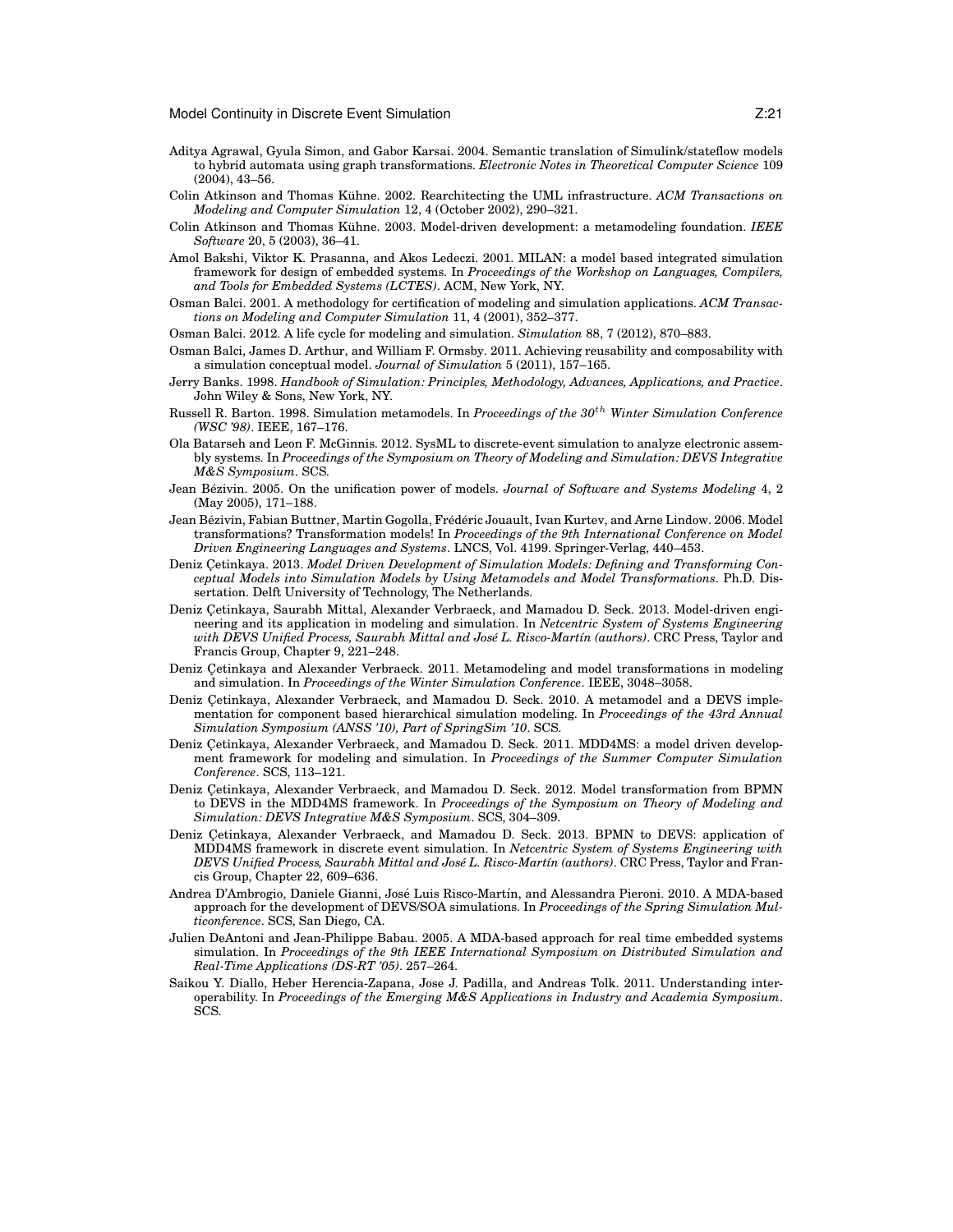- Jaidermes Nebrijo Duarte and Juan de Lara. 2009. ODiM: a model-driven approach to agent-based simulation. In *Proceedings of the 23rd European Conference on Modelling and Simulation*.
- Eclipse. 2014. Eclipse Modeling Framework (EMF) Project. Retrieved January 3. (2014). http://projects. eclipse.org/projects/modeling.emf
- Hartmut Ehrig and Claudia Ermel. 2008. Semantical correctness and completeness of model transformations using graph and rule transformation. In *Proceedings of the 4th International Conference on Graph Transformations (ICGT '08)*. Springer-Verlag, Berlin, Heidelberg, 194–210.
- Matthew J. Emerson, Janos Sztipanovits, and Ted Bapty. 2004. A MOF-based metamodeling environment. *Journal of Universal Computer Science* 10 (2004), 1357–1382.
- Jean-Marie Favre. 2004. Towards a basic theory to model driven engineering. In *Proceedings of the International Workshop on Software Model Engineering (WISME'04)*. Springer, Berlin Heidelberg.
- Paul A. Fishwick. 1995. *Simulation Model Design and Execution: Building Digital Worlds*. Prentice Hall, Englewood Cliffs, NJ.
- Peter Fritzson. 2010. The Modelica object-oriented equation-based language and its OpenModelica environment with metamodeling, interoperability, and parallel execution. In *Proceedings of the 2nd International Conference on Simulation, Modeling, and Programming for Autonomous Robots*. LNCS, Vol. 6472. Springer Berlin Heidelberg, 5–14.
- Alfredo Garro, Francesco Parisi, and Wilma Russo. 2013. A process based on the Model-Driven Architecture to enable the definition of platform-independent simulation models. In *Revised selected papers from the International Conference on Simulation and Modeling Methodologies, Technologies and Applications (SIMULTECH '11)*. Advances in Intelligent Systems and Computing, Vol. 197. Springer-Verlag Berlin Heidelberg, 113–129.
- Eric Guiffard, Dahbia Kadi, Jean-Paul Mochet, and Regis Mauget. 2006. CAPSULE: application of the MDA ´ methodology to the simulation domain. In *Proceedings of the EURO SIW*. SISO, 181–190.
- Xiaolin Hu and Bernard Phillip Zeigler. 2005. Model continuity in the design of dynamic distributed realtime systems. *IEEE Transactions on Systems, Man, and Cybernetics - Part A: Systems and Humans* 35, 6 (2005), 867–878.
- Yilin Huang. 2013. *Automated Simulation Model Generation*. Ph.D. Dissertation. Delft University of Technology, The Netherlands.
- IRISA. 2011. Kermeta workbench. Retrieved July 14, 2012 from. (2011). http://www.kermeta.org/
- ISIS. 1997. Model Integrated Computing (MIC). Retrieved July 14, 2012 from. (1997). http://www.isis. vanderbilt.edu/research/MIC
- Ethan Jackson and Janos Sztipanovits. 2009. Formalizing the structural semantics of domain-specific modeling languages. *Journal of Software and Systems Modeling* 8, 1 (2009), 451–478.
- Frédéric Jouault and Jean Bézivin. 2006. KM3: a DSL for metamodel specification. In *Formal Methods for Open Object-Based Distributed Systems*. LNCS, Vol. 4037. Springer-Verlag, Berlin, Heidelberg, 171–185.
- Aleksandr A. Kerzhner, Jonathan M. Jobe, and Christiaan J.J. Paredis. 2011. A formal framework for capturing knowledge to transform structural models into analysis models. *Journal of Simulation* 5 (2011), 202–216.
- Jack P.C. Kleijnen. 2008. *Design and Analysis of Simulation Experiments*. Springer Science and Business Media, New York, NY.
- Jack P.C. Kleijnen. 2009. Kriging metamodeling in simulation: A review. *European Journal of Operational Research* 192 (2009), 707–716.
- Anneke Kleppe, Jos Warmer, and Wim Bast. 2003. *MDA Explained The Model Driven Architecture: Practice and Promise*. Addison-Wesley, Boston, MA.
- George J. Klir. 1969. *An Approach to General Systems Theory*. Litton Educational Publishing, NY.
- Kathy Kotiadis and Stewart Robinson. 2008. Conceptual modelling: knowledge acquisition and model abstraction. In *Proceedings of the 40th Winter Simulation Conference (WSC '08)*. IEEE, 951–958.
- Thomas Kühne. 2006. Matters of (meta-) modeling. *Journal of Software and Systems Modeling* 5, 4 (2006), 369–385.
- Averill M. Law. 2003. How to conduct a successful simulation study. In *Proceedings of the Winter Simulation Conference (WSC '03)*. Winter Simulation Conference, New Orleans, LA.
- Akos Ledeczi, James Davis, Sandeep Neema, and Aditya Agrawal. 2003. Modeling methodology for integrated simulation of embedded systems. *ACM Transactions on Modeling and Computer Simulation* 13, 1 (January 2003), 82–103.
- Yonglin Lei, Wang Weiping, Li Qun, and Zhu Yifan. 2009. A transformation model from DEVS to SMP2 based on MDA. *Simulation Modelling Practice and Theory* 17 (2009), 1690–1709.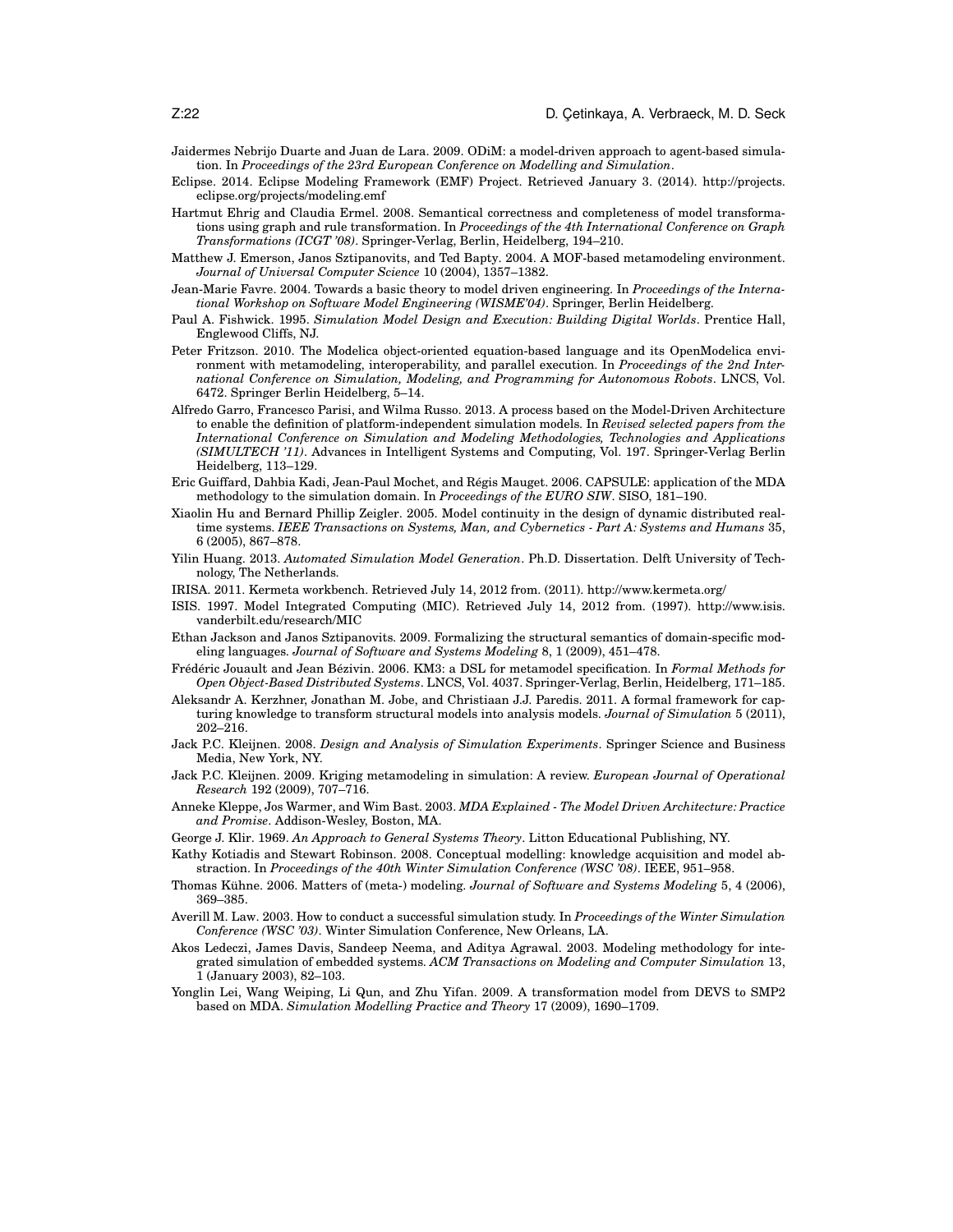- Andriy Levytskyy, Eugene J.H. Kerckhoffs, Ernesto Posse, and Hans Vangheluwe. 2003. Creating DEVS ` components with the metamodelling tool ATOM3. In *Proceedings of the 15th European Simulation Symposium*. SCS, San Diego, CA.
- Leon F. McGinnis, Edward Huang, Ky Sang Kwon, and Volkan Ustun. 2011. Ontologies and simulation: a practical approach. *Journal of Simulation* 5 (2011), 190–201.
- Dragan Milicev. 2009. *Model-Driven Development with Executable UML*. Wiley Publishing, Indianapolis, IN.
- Saurabh Mittal and Scott A Douglass. 2012. DEVSML 2.0: The language and the stack. In *Proceedings of the Spring Simulation Multiconference*.
- Saurabh Mittal, José Luis Risco-Martín, and Bernard Phillip Zeigler. 2007. DEVSML: automating DEVS execution over SOA towards transparent simulators. In *Proceedings of the Spring Simulation Multiconference*. SCS, 287–295.
- Saurabh Mittal, José L. Risco-Martín, and Bernard P. Zeigler. 2009. DEVS/SOA: A cross-platform framework for Net-centric modeling and simulation in DEVS Unified Process. *Simulation* 85, 7 (2009), 419–450.
- Saurabh Mittal, Bernard P. Zeigler, José Luis Risco-Martín, Ferat Sahin, and Mo Jamshidi. 2008. Modeling and simulation for systems of systems engineering. In *System of Systems: Innovation for the 21st Century*, Mo Jamshidi (Ed.). John Wiley & Sons, Hoboken, NJ, Chapter 5, 101–149.
- Pierre-Alain Muller, Frédéric Fondement, Franck Fleurey, Michel Hassenforder, Rémi Schnekenburger, Sébastien Gérard, and Jean-Marc Jézéquel. 2008. Model-driven analysis and synthesis of textual concrete syntax. *Journal of Software and Systems Modeling* 7, 4 (2008), 423–442.
- Richard E. Nance. 1984. Model development revisited. In *Proceedings of the Winter Simulation Conference*. IEEE, Piscataway, NJ, 74–80.
- Antoni Olive. 2007. *Conceptual Modeling of Information Systems*. Springer-Verlag, Berlin Heidelberg.
- OMG. 1999. *UML specification version 1.3*. Technical Report. Object Management Group, Available from. http://www.omg.org/spec/UML/1.3/
- OMG. 2003. *Model driven architecture (MDA) guide version 1.0.1*. Technical Report. Object Management Group, Available from. http://www.omg.org/mda/specs.htm
- OMG. 2006. *Meta object facility (MOF) core specification, version 2.0*. Technical Report. Object Management Group, Available from. http://www.omg.org/spec/MOF/2.0/
- Tuncer I. Ören. 2007. The importance of a comprehensive and integrative view of modeling and simulation. In *Proceedings of the Summer Computer Simulation Conference*. SCS, 996–1006.
- Christiaan J.J. Paredis, Yves Bernard, Roger M. Burkhart, Hans-Peter de Koning, Sanford Friedenthal, Peter Fritzson, Nicolas F. Rouquette, and Wladimir Schamai. 2010. An overview of the SysML-Modelica transformation specification. In *Proceedings of the INCOSE International Symposium*.
- Christiaan J.J. Paredis and Thomas Johnson. 2008. Using OMG's SysML to support simulation. In *Proceedings of the 40th Winter Simulation Conference (WSC '08)*. 2350–2352.
- Adrian Pop, David Akhvlediani, and Peter Fritzson. 2007. Towards unified system modeling with the ModelicaML UML profile. In *Proceedings of the International Workshop on Equation-Based Object-Oriented* Languages and Tools. Linköping University Electronic Press.
- Axel Reichwein, Christiaan J.J. Paredis, Arquimedes Canedo, Petra Witschel, Philipp Emanuel Stelzig, Anjelika Votintseva, and Rainer Wasgint. 2012. Maintaining consistency between system architecture and dynamic system models with SysML4Modelica. In *Proceedings of the 6th International Workshop on Multi-Paradigm Modeling*. ACM, New York, NY, 43–48.
- José L. Risco-Martín, Jesús M. De La Cruz, Saurabh Mittal, and Bernard P. Zeigler. 2009. eUDEVS: Executable UML with DEVS theory of modeling and simulation. *Simulation* 85, 11-12 (2009), 750–777.
- Nancy Roberts, David F. Andersen, Ralph M. Deal, Michael S. Garet, and William A. Shaffer. 1983. *Introduction to Computer Simulation: A System Dynamics Modeling Approach*. Productivity Press, OR.
- Stewart Robinson. 2004. *Simulation: The Practice of Model Development and Use*. John Wiley & Sons Ltd., Hoboken, NJ.
- Stewart Robinson. 2008a. Conceptual modelling for simulation Part I: definition and requirements. *Journal of the Operational Research Society* 59, 3 (2008), 278–290.
- Stewart Robinson. 2008b. Conceptual modelling for simulation Part II: a framework for conceptual modelling. *Journal of the Operational Research Society* 59, 3 (2008), 291–304.
- Stewart Robinson. 2011. Choosing the right model: Conceptual modeling for simulation. In *Proceedings of the Winter Simulation Conference (WSC '11)*. 1423–1435.
- Bernhard Rumpe. 1998. A note on semantics (with an emphasis on UML). In *Proceedings of the 2nd ECOOP Workshop on Precise Behavioral Semantics*. Technische Universität München, Germany.